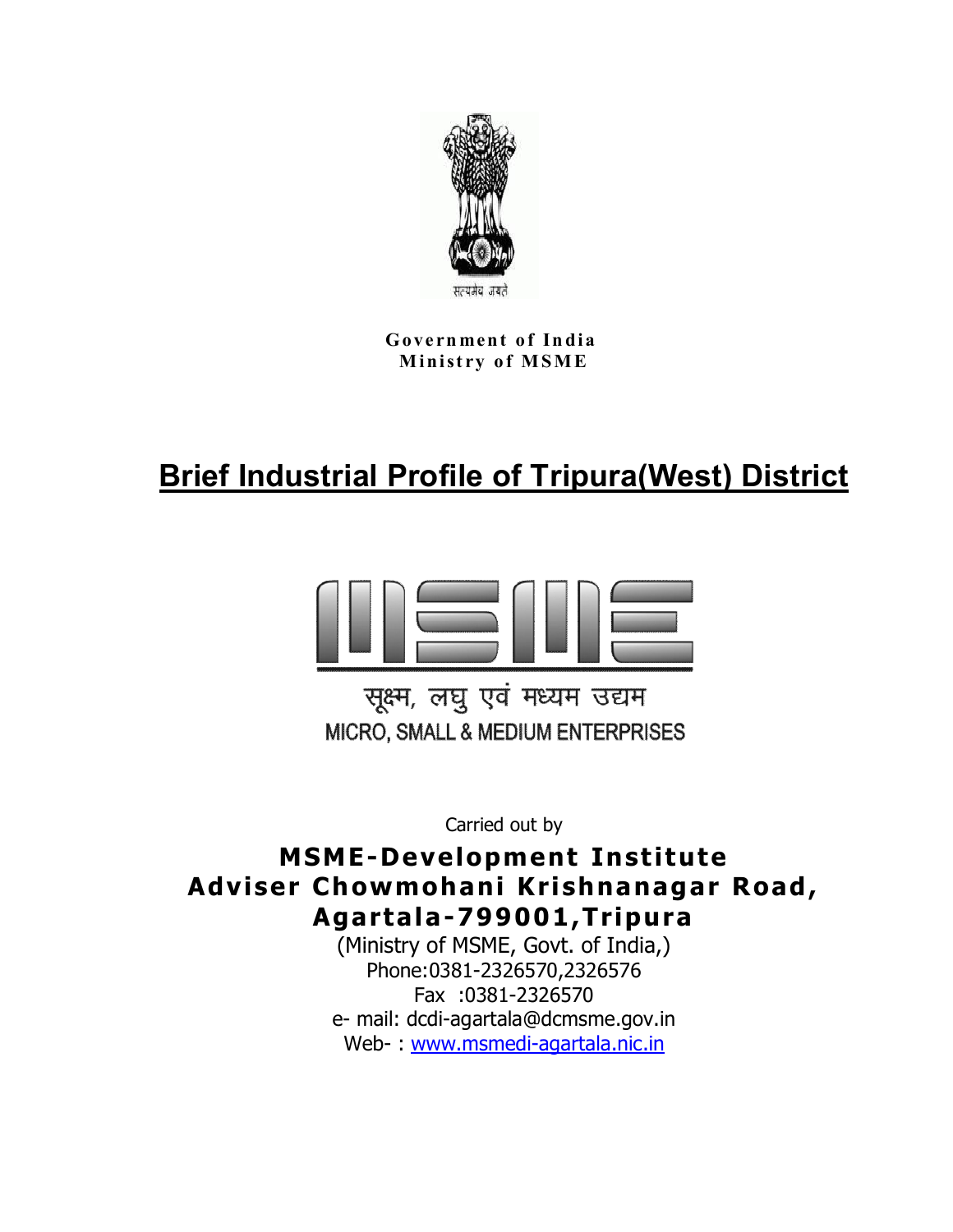| S.<br>No.        | <b>Topic</b>                                                                  | Page<br>No.  |
|------------------|-------------------------------------------------------------------------------|--------------|
| 1.               | General Characteristics of the District                                       | $\mathbf{1}$ |
| 1.1              | Location & Geographical Area                                                  | 3            |
| 1.2              | Topography                                                                    | 4            |
| 1.3              | Availability of Minerals.                                                     | 5            |
| 1.4              | Forest                                                                        | 6            |
| 1.5              | Administrative set up                                                         | 7            |
| 2.               | District at a glance                                                          | 8            |
| 2.1              | Existing Status of Industrial Area in the District Tripura West.              | 12           |
| 3.               | Industrial Scenario Of Tripura West                                           | 13           |
| 3.1              | Industry at a Glance                                                          | 13           |
| 3.2              | Year Wise Trend Of Units Registered                                           | 14           |
| 3.3              | Details Of Existing Micro & Small Enterprises & Artisan Units In The District | 15           |
| $\overline{3.4}$ | Large Scale Industries / Public Sector undertakings                           | 16           |
| 3.5              | Major Exportable Item                                                         | 16           |
| 3.6              | <b>Growth Trend</b>                                                           | 17           |
| 3.7              | Vendorisation / Ancillarisation of the Industry                               | 17           |
| $\overline{3.8}$ | <b>Medium Scale Enterprises</b>                                               | 17           |
| 3.8.1            | List of the units in Tripura West & near by Area                              | 17           |
| 3.8.2            | Major Exportable Item                                                         | 17           |
| 3.9              | <b>Service Enterprises</b>                                                    | 17           |
| 3.9.1            | Coaching Industry                                                             | 17           |
| 3.9.2            | Potentials areas for service industry                                         | 17           |
| 3.10             | Potential for new MSMEs                                                       | 18           |
| 4.               | Existing Clusters of Micro & Small Enterprise                                 | 19           |
| 4.1              | Detail Of Major Clusters                                                      | 21           |
| 4.1.1            | Manufacturing Sector                                                          | 21           |
| 4.1.2            | Service Sector                                                                | 21           |
| 4.2              | Details of Identified cluster                                                 | 21           |
| 4.2.1            | <b>Welding Electrodes</b>                                                     | 21           |
| 4.2.2            | Stone cluster                                                                 | 22           |
| 4.2.3            | Chemical cluster                                                              | 22           |
| 4.2.4            | Fabrication and General Engg Cluster                                          | 23           |
| 4.2.5            | Kota Doria:                                                                   | 24           |
| 5.               | General issues raised by industry association during the course of meeting    | 25           |
| 6                | Prospects of training Programmes during 2012-13                               | 26           |
| 7.               | Action plan for MSME Schemes during 2012-13                                   | 27           |
| 8.               | Steps to set up MSMEs                                                         | 28           |
| 9.               | Additional information if any                                                 | 30           |

# **Contents**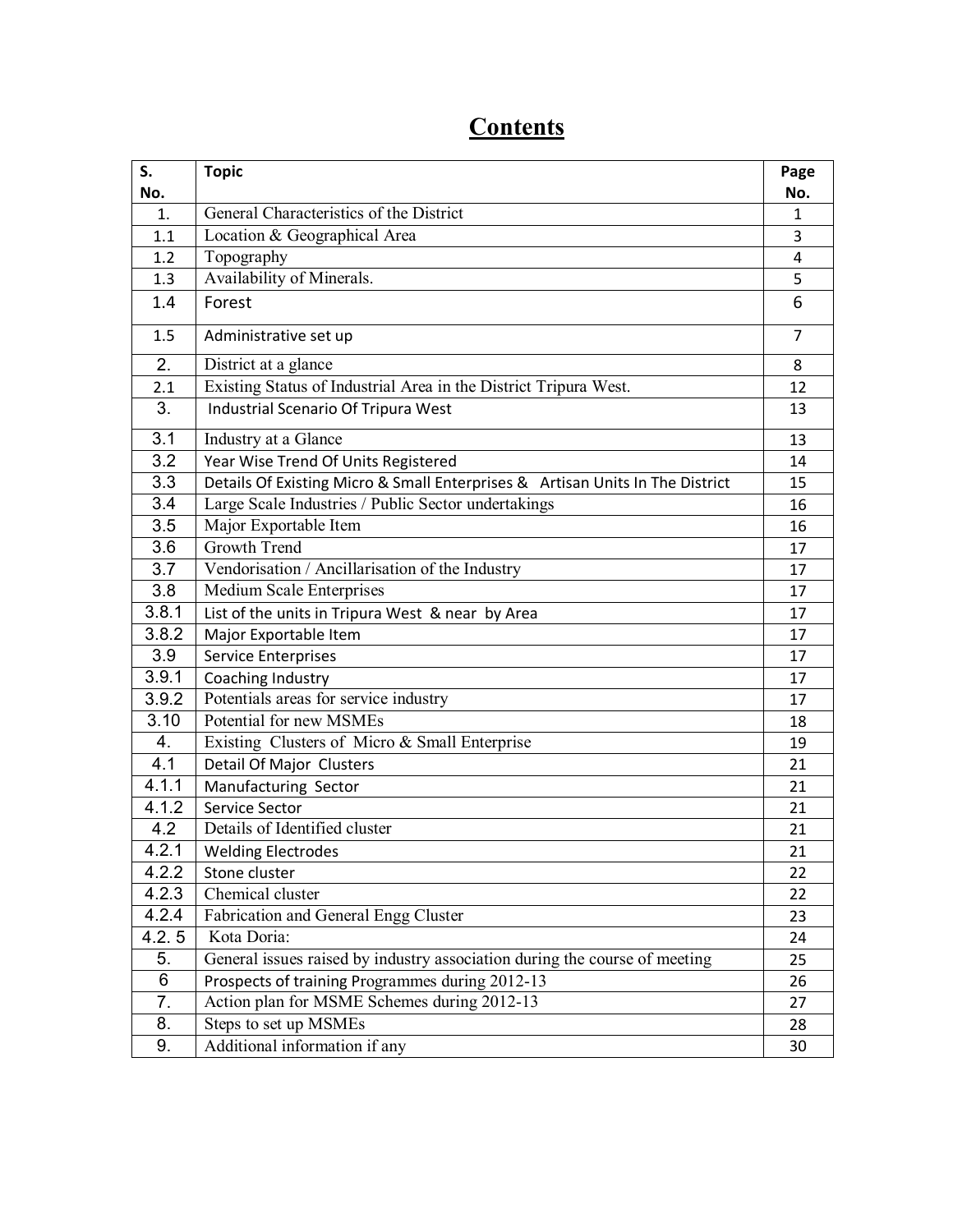# **Brief Industrial Profile of Tripura (West) District**

#### 1. **General Characteristics of the District**

One of the four districts of Tripura State, India is the district of West Tripura, an administrative district. Agartala is the administrative headquarters of the district. In the year 2011, this district holds the first position in the list of the district of Tripura having the maximum number of inhabitants. The northern and western side of the district border with Bangladesh and the eastern face borders with the North Tripura District, while the southern part of the district is surrounded by the district of South Tripura. 3544 square kilometers of land is covered by the district. Agartala is both the administrative headquarters of the district and the States capital city.

#### **History**

The very last ruler of the princely state of Tripura was Maharaja Birbikram Kishore Manikya Bahadur. In 1947s month of May, Maharaja Birbikram Kishore Manikya Bahadur passed away. After his death, Kirit Bikram became his successor. But since he was a minor at that time, the responsibility of the governmental activities was taken over by a Council headed by Maharani Kanchan Prabha Devi, who was the kings wife, then a widow.

On September 9th, 1947, the sovereignty of this kingdom was brought to an end. The Indian Union included the state of Tripura in it. The Chief Commissioner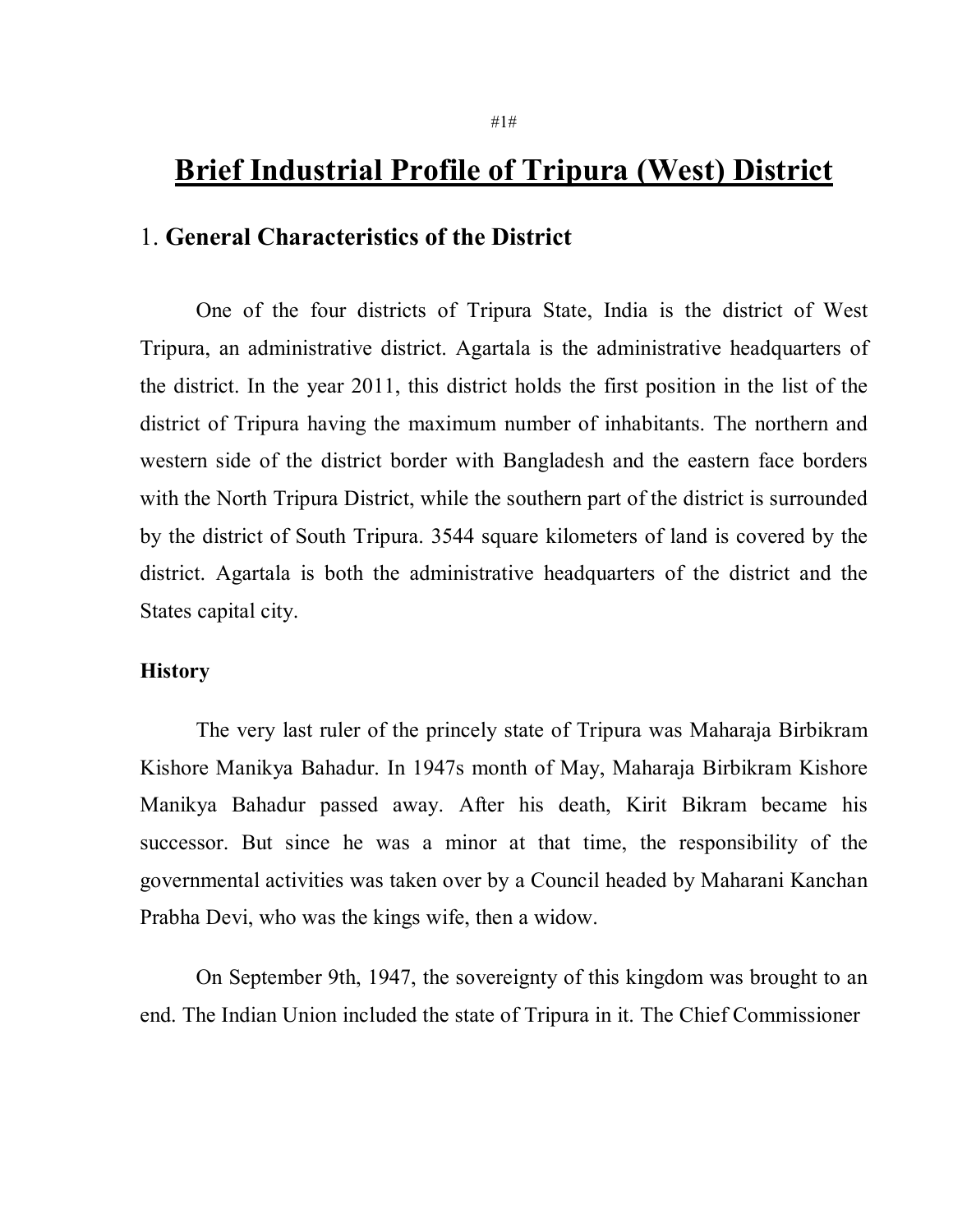governed the State, of which Tripura became a component. On November  $1<sup>st</sup>$ , 1956, the title of a Union Territory was given to Tripura. On August  $15<sup>th</sup>$ , 1959, the construction of the territorial council took place. Some of the remarkable incidents on July, 1963 are the Territorial Councils suspension, the construction of a board of ministers and a Legislative Assembly. In 1972, the status of a full district was given to Tripura. One Deputy Commissioner governed the district till August  $31<sup>st</sup>$ , 1970. North Tripura District, South Tripura District and West Tripura District are the three districts in which the state of Tripura was trisected for development purposes such as to increase the improvement process in the undeveloped regions particularly in the isolated Tribal regions, to give more focus on land and lease issues and to involve more people and make them aware about the district administration. On September  $1<sup>st</sup>$ , 1970, selection of three District Magistrates and Collectors was done. Tripura was a Union Territory having one district only; however there were 10 sub-divisions, which continued to exist when the status of a full district was given to Tripura. Khowai, Sadar and Sonamura are the three subdivisions of the district of West Tripura. Kailashhar, Dharmanagar and Kamalpur are the three sub-divisions of the district of North Tripura. Udaipur, Amarpur, Belonia and Sabroom are the four sub-divisions of the district of South Tripura. Baramura and Athramura are two of the six major mountain ranges, out of which the district comprises of the Baramura range and a portion of the Athramura range.

West Tripura is the largest district of the State with an area of 3544 Sq.kms.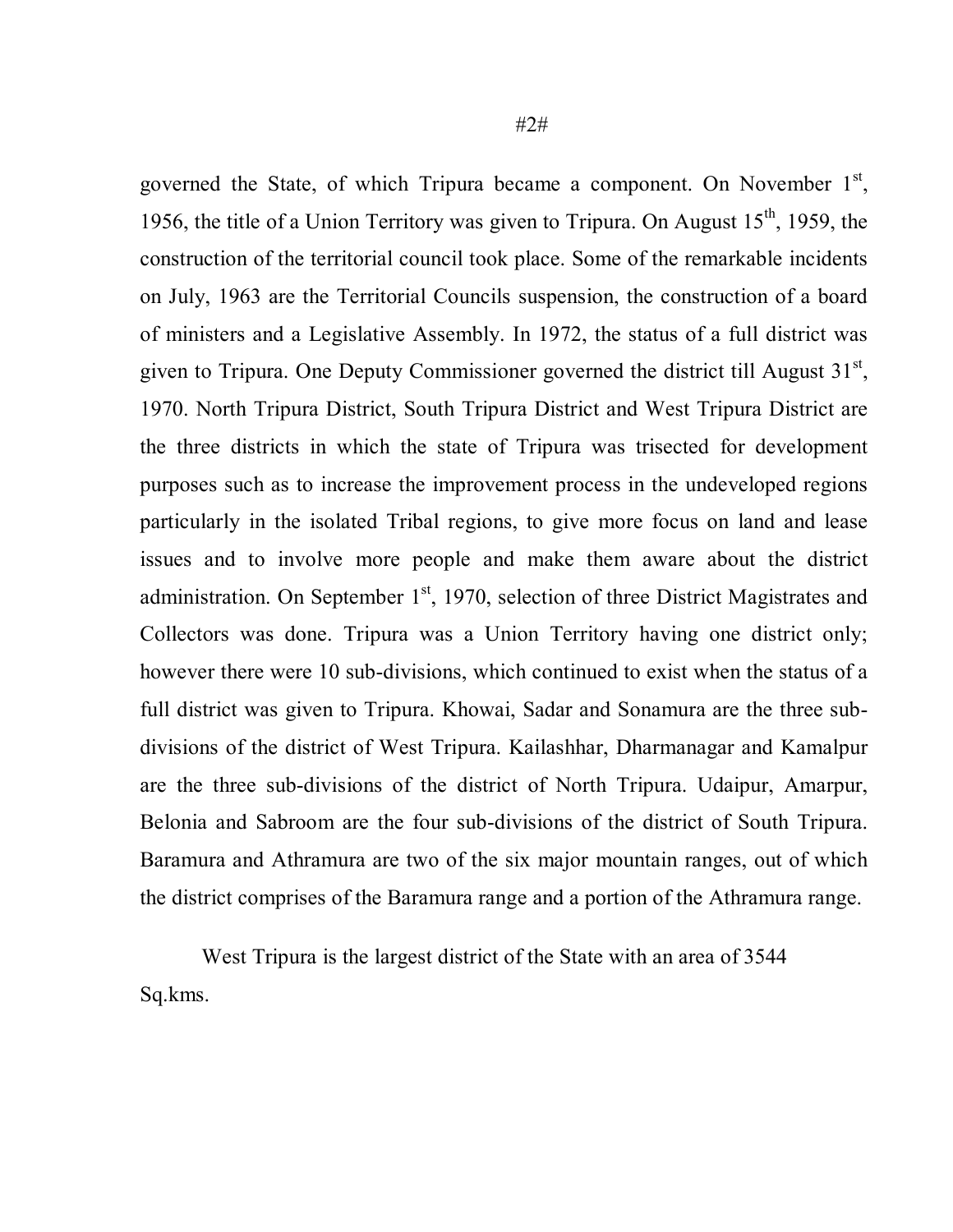At present there are

- $\triangleright$  4 Zilla Parisads,
- $\geq 23$  Panchayat Samity and
- $> 513$  Gram Panchayats under the Tripura Panchayat Act, 1993.

The number of co-operative societies in the State was 1650 in 2007 – 08 and total membership stood at 5.38 lakhs.

A Govt. Medical College has been started from August, 2006. Moreover, a private run medical college has also been set up at Agartala by GENET group.

The District has one Central University and one private ICFAI University, 14 General Degree Colleges, one Institute of Advance Studies in Education, one Engineering college, two Polytechnic Institutes, one Govt. Law College, one Music College, one Art and Craft College, one Tripura Joint Entrance Board.

#### **1.1 Location & Geographical Area.**

While Tripura as a whole lies approximately between the north latitude 22 degrees 56' and 24 degrees 32' and between longitude 91 degrees 0' and 92 degrees 20' east, the West Tripura district lies approximately between latitude 23 degrees 16' to 24 degrees 14' north and longitude 91 degrees 09' east to 91 degrees 47' east. The West Tripura District is bounded by Bangladesh in the north and west by North Tripura in the east and by South Tripura in the south. Total area of the district is 3544 sq.kms. The district headquarters is located at Agartala, which is also the capital of the State.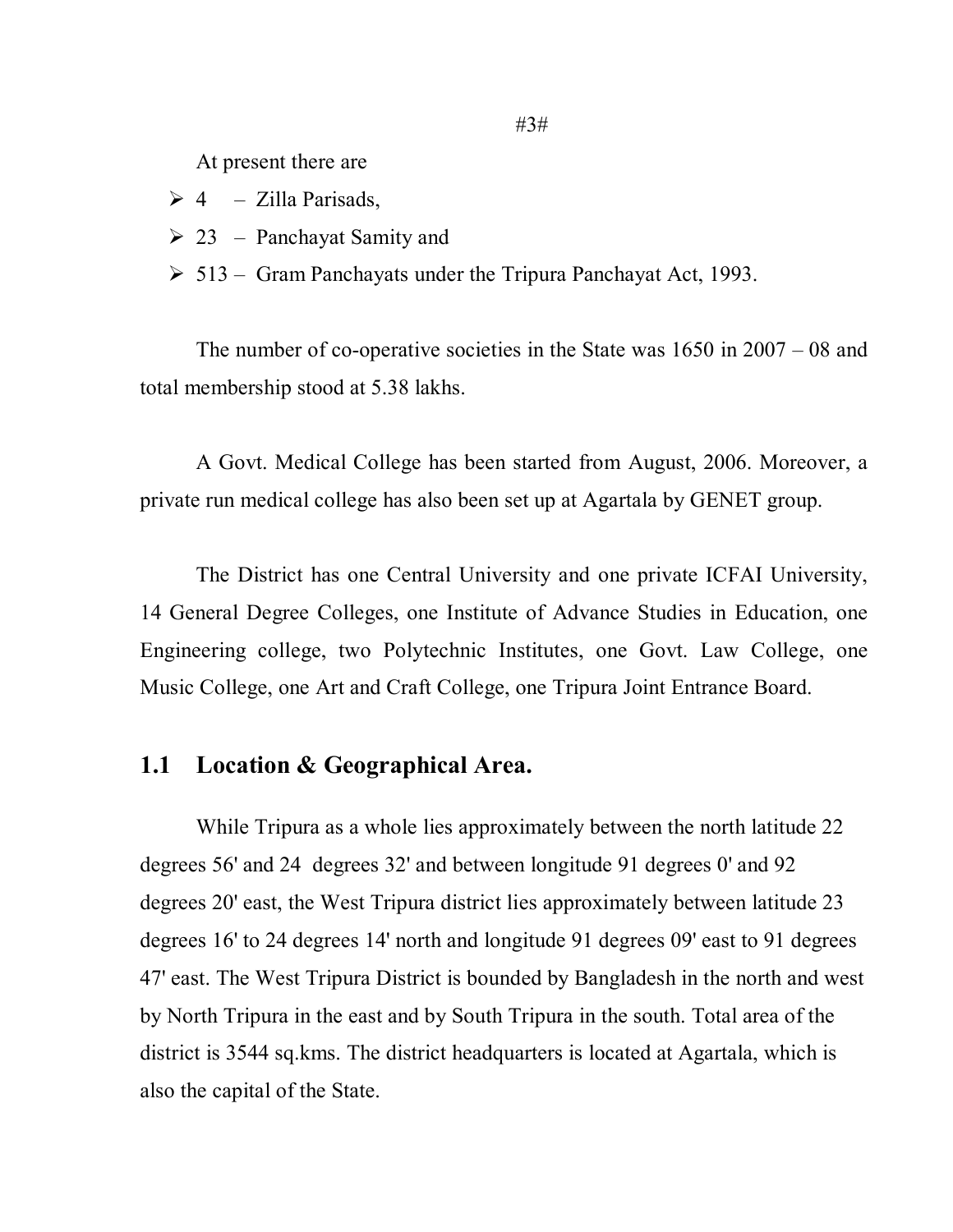#### **1.2 Topography:**

West Tripura District is one of four administrative district of Tripura with its headquarters at Agartala. West Tripura district is Surrounded by Bangladesh in the north and west by North Tripura District in the east and by South Tripura District in the south. Tripura became a full fledged state in January 1972.For better attention of problems of land and tenancies,for accelerating the pace of development,Tripura was divided into four districts.Main languages spoken in the district are Bengali Language, Kokborok language and Manipuri language.

Geographically the state is a part of Purvanchal (Eastern Montains)

and the region represents a low lying plain pierced by a series of low drawn spars projecting from the lugai / Mizor hills. It is actually part of the surma valley, built up by river borne detritus materials. There are six prominent hill ranges running parallel from north to south and keeping an average distance of about 20 kms from each other. From East to West these ranges are :

- Jampui Kakhautang
- Longthorai
- Atharamura
- **Sardaug**
- Baramura

The other note worthy hill ranges includes Deota Mura, Batchai, Balcom and Kalajhari. These ranges and valleys become taller (increase in height) while approaching towards east. The important peaks are: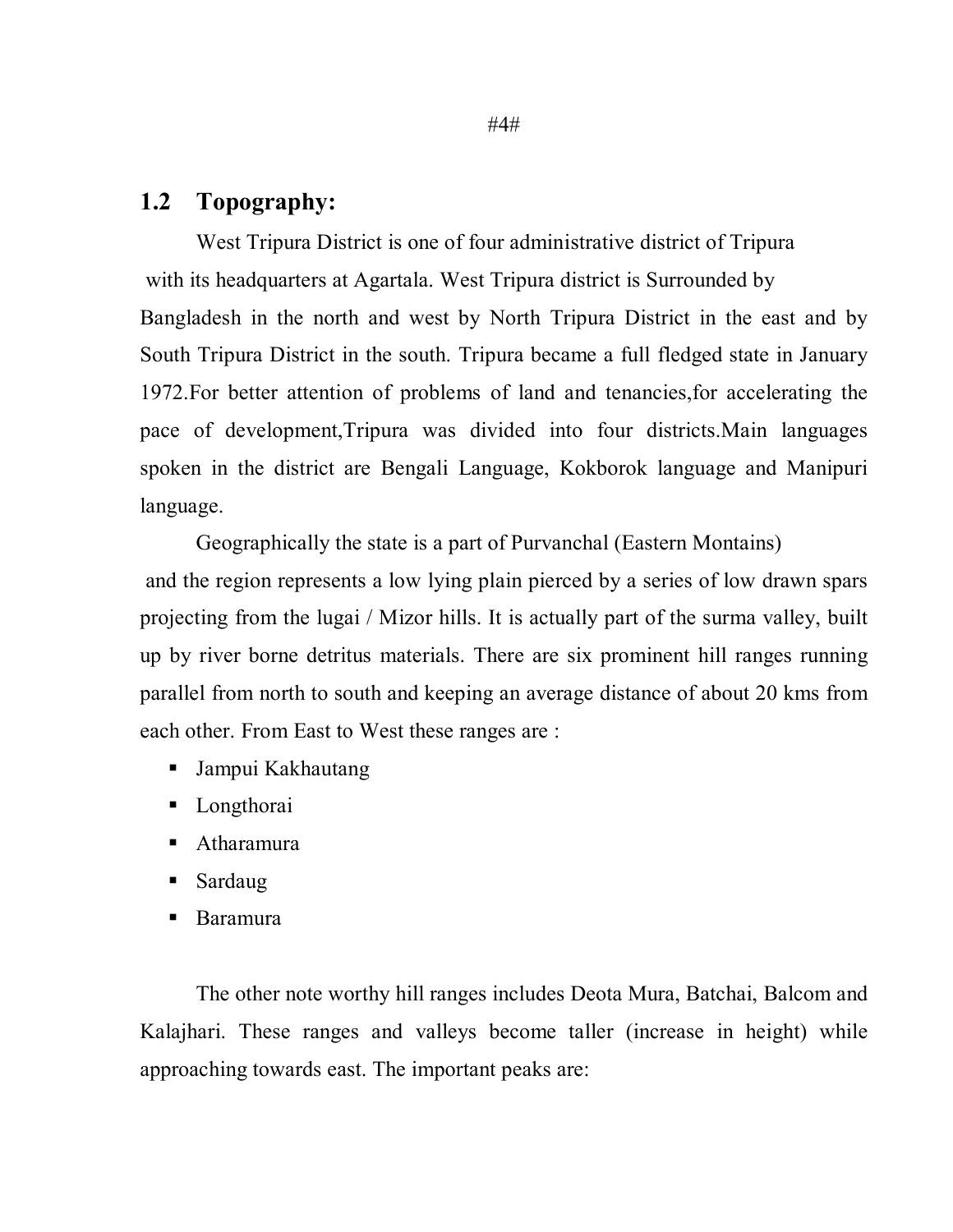- $\triangleright$  Betalong Sib (Jampui Range) 979 mts is the highest peak
- $\triangleright$  Saisunmura
- $\triangleright$  Baramura (Deotamura Range)
- Jarimura
- $\triangleright$  Atharamura
- $\triangleright$  Feing Pui
- $\triangleright$  Sinbari (Longthorai range)
- $\triangleright$  Sakhan

#### **1.3 Availability of Minerals:**

Except natural gas, Tripura West has not been endowed with any substantial mineral resources. The only mineral economically exploitable is clay, silica, sand, white sand and glass sand is found in the State.

| <b>S.NO.</b>         | <b>NAME OF MINERAL</b> | <b>PRODUCTION</b> in tones |  |  |  |
|----------------------|------------------------|----------------------------|--|--|--|
|                      |                        | 2010-2011                  |  |  |  |
|                      | <b>MAJOR MINERAL</b>   |                            |  |  |  |
| 1.                   | Natural Gas            | 643.9 MMSCM                |  |  |  |
| <b>MINOR MINERAL</b> |                        |                            |  |  |  |
| 1.                   | Glass sands            | 3,62,832 Ton               |  |  |  |
| 2.                   | Limestone              | 990.000 Ton                |  |  |  |
| 3.                   | Plastic Clay           | 1.73 Million Ton           |  |  |  |

#### **PRODUCTION OF MINERAL 2010-11**

**SOURCE:- DEPT. OF MINES & GEOLOGY**.,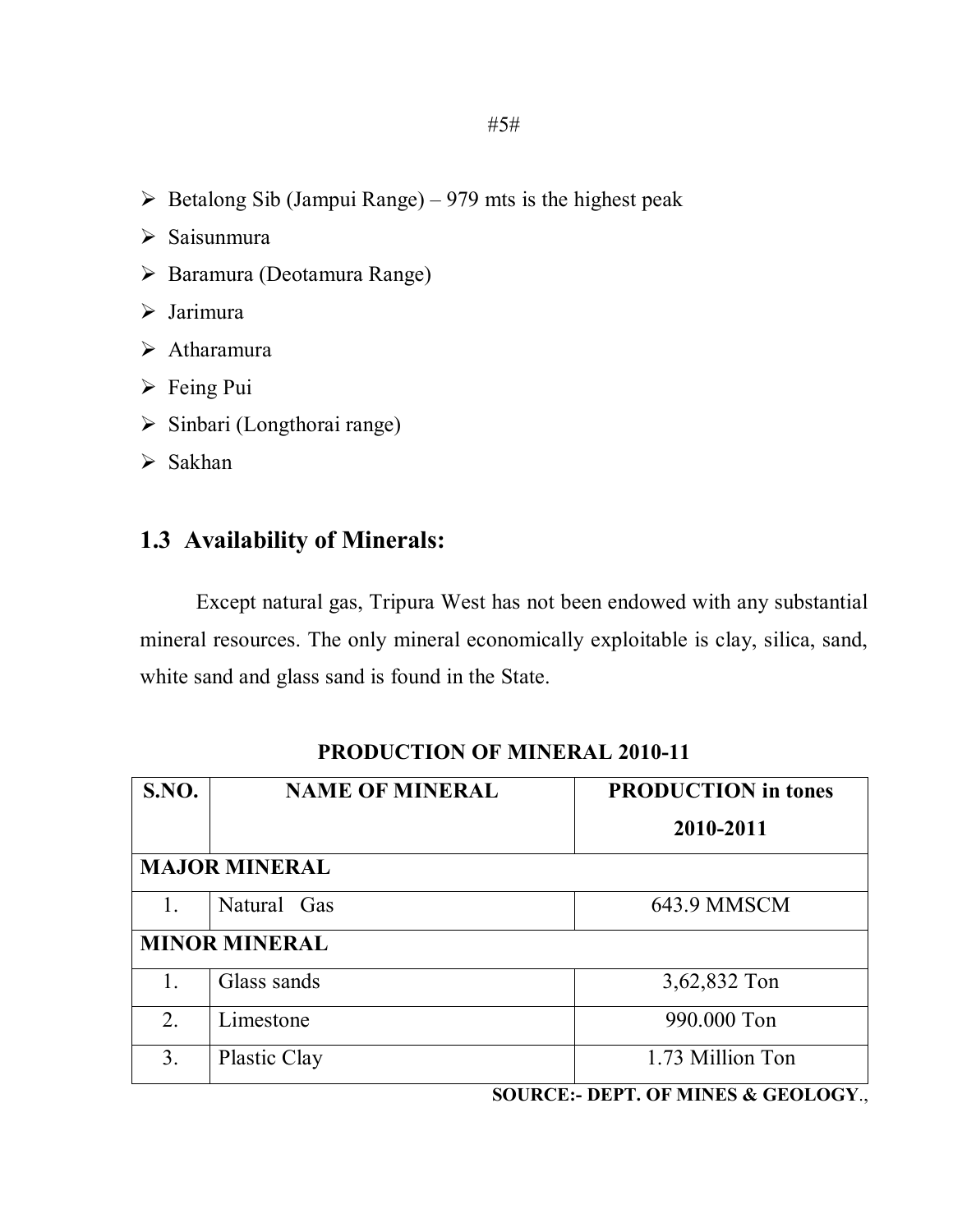#### **1.4 FOREST :**

The state of Tripura, with a geographical area of 10491 km2 is predominantly hilly  $(60\%)$  & is surrounded on three sides by a deltaic basin of Bangladesh. The state is situated between 22o57' & 24o32'N and 91o10' & 92o20'E with tropic of cancer passing through it. The State is situated in the southwestern extremity of North-East region of the country. It shares border (1001 km in perimeter) with Bangladesh, Assam and Mizoram. International border with Bangladesh is 856 km, which is almost completely open and porous.

The forests in the state are mainly tropical evergreen, semi evergreen, and moist deciduous. Sizeable area is covered with bamboo brakes which virtually form a "Sub climax" resulting from shifting cultivation from time immemorial. The details of forest resources are given below.

- (a) Forest Area : 1145.86 sq.km
- (b) % of Forest area to total forest area 18.20 %

#### **Legal classification of forests**

| <b>Status</b>                                 | Area $(Km^2)$ | % of Geographical    |
|-----------------------------------------------|---------------|----------------------|
|                                               |               | <b>Area of State</b> |
| Reserve Forests (RF)                          | 3588.183      | 34.20                |
| 2.<br>Proposed Reserve Forests (PRF)          | 509.025       | 4.85                 |
| 3.<br>Unclassified Govt. Forests (UGF)        | 2195.473*     | 20.93                |
| (recorded as per rule 16 of TLR $&$ LR rules) |               |                      |
| Total                                         | 6292.681      | 59.98                |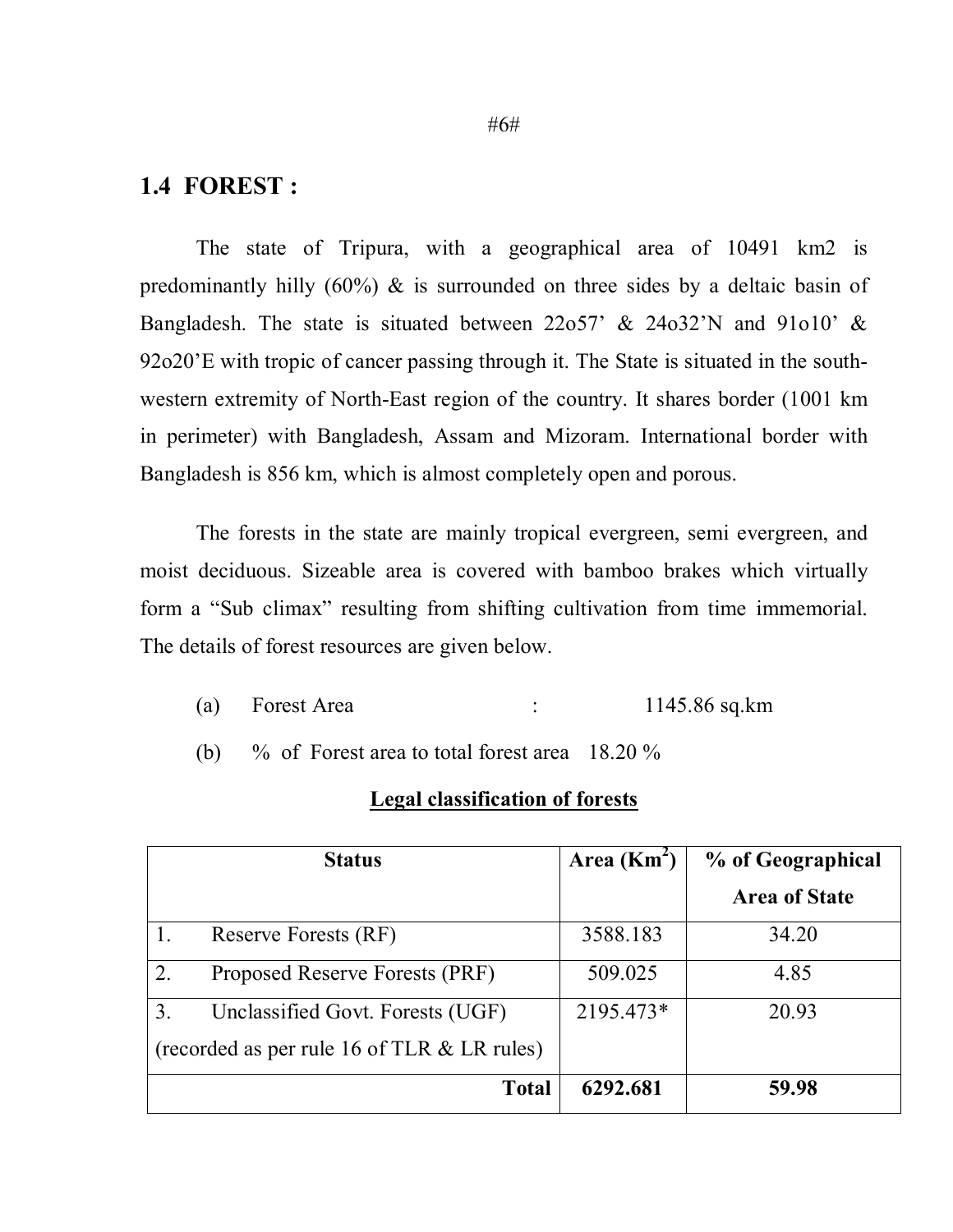# **1.5 Administrative set up.**

West Tripura District has **five sub-divisions**:-

- □ Sadar □ Bishalgarh □ Sonamura
- Khowai Teliamura

West Tripura District has **16 Blocks:-**

| Mohanpur $\Box$ Hezamara $\Box$ |  | Jirania <sup>[11]</sup> Mandwi |                                                          |
|---------------------------------|--|--------------------------------|----------------------------------------------------------|
| $Bishalgarh$ Dukli $\Box$       |  |                                | Jampuijala $\Box$ Melaghar                               |
|                                 |  |                                | Boxanagar $\Box$ Kathalia $\Box$ Khowai $\Box$ Padmabhil |
| Tulashikar $\square$            |  |                                | Kalyanpur $\Box$ Teliamura $\Box$ Mungiakami             |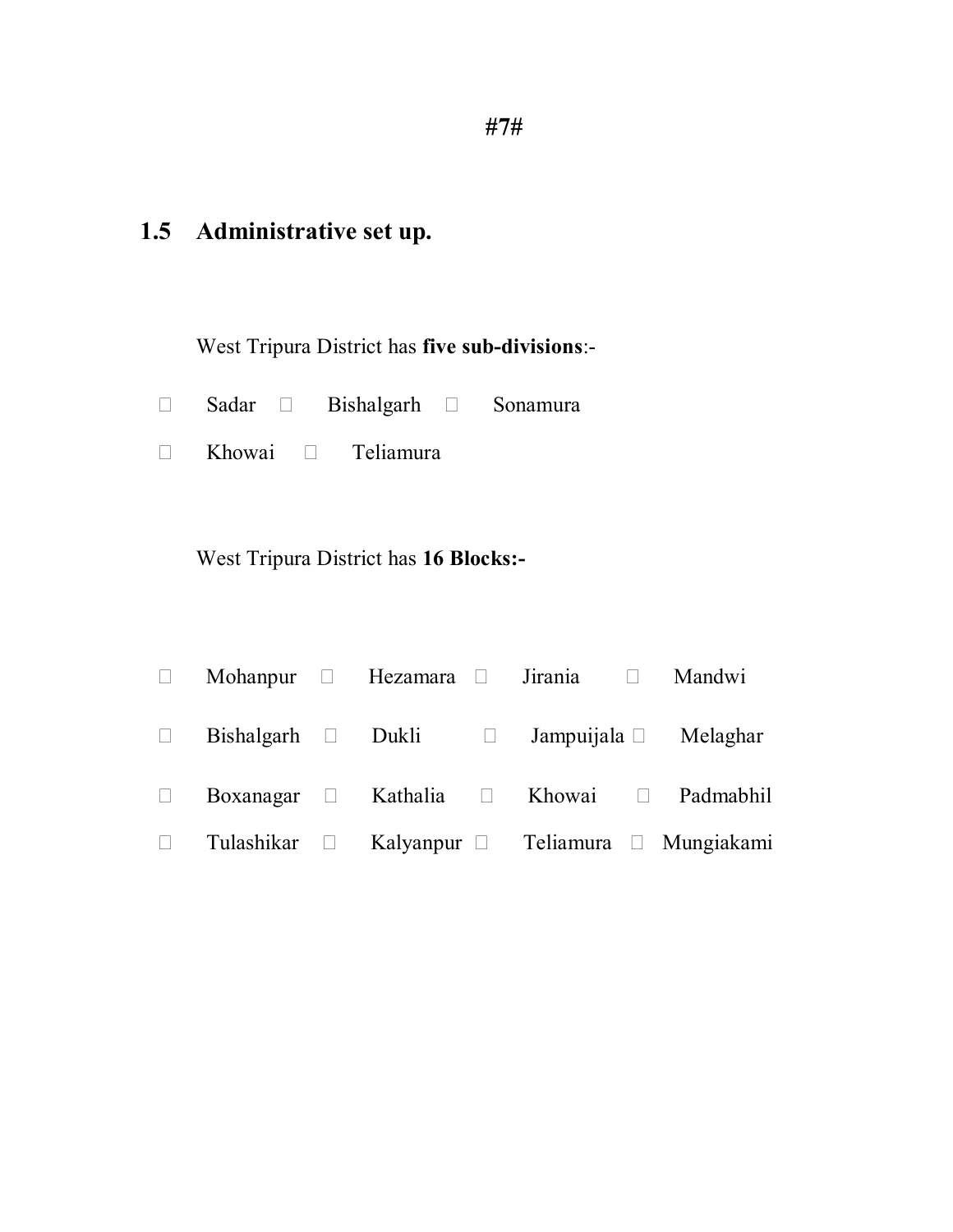# **2. District at a glance:**

| S.             | Particular                   | Year       | Unit           | <b>Statistics</b>   |  |  |  |  |
|----------------|------------------------------|------------|----------------|---------------------|--|--|--|--|
| N <sub>0</sub> |                              |            |                |                     |  |  |  |  |
| 1.             | <b>Geographical features</b> |            |                |                     |  |  |  |  |
| (A)            | Geographical Data            |            |                |                     |  |  |  |  |
|                | i) Latitude                  | 2011       |                | $23^0$ 16' and      |  |  |  |  |
|                |                              |            |                | $24^0$ 14' North    |  |  |  |  |
|                | ii) Longitude                | 2011       |                | $91^{\circ}$ 9' and |  |  |  |  |
|                |                              |            |                | $91^0$ 47' East     |  |  |  |  |
|                | iii) Geographical Area       | 2011       | Sq.Kms.        | 3544 sq.kms         |  |  |  |  |
| (B)            | <b>Administrative Units</b>  |            |                |                     |  |  |  |  |
|                | i) Sub divisions             | 2011       | no             | 05                  |  |  |  |  |
|                | ii) Tehsils                  | 2011       | no             | 16                  |  |  |  |  |
|                | iii) Sub-Tehsil              | 2011       | N <sub>0</sub> |                     |  |  |  |  |
|                | iv) Patwar Circle            | 2011       | N <sub>0</sub> | 11                  |  |  |  |  |
|                | v) Panchayat Simitis         | 2011       | N <sub>0</sub> | 10                  |  |  |  |  |
|                | vi)Nagar nigam               | 2011       | N <sub>0</sub> |                     |  |  |  |  |
|                | vii) Nagar Palika            | 2011       | N <sub>0</sub> | 01                  |  |  |  |  |
|                | viii) Gram Panchayats        | 2011       | N <sub>o</sub> | 223                 |  |  |  |  |
|                | xi) Revenue villages         | 2011       | N <sub>o</sub> |                     |  |  |  |  |
|                | x) Assembly Area             | 2011       | N <sub>0</sub> |                     |  |  |  |  |
| 2.             |                              | Population |                |                     |  |  |  |  |
| (A)            | Sex-wise                     |            |                |                     |  |  |  |  |
|                | i) Male                      | 2011       | N <sub>0</sub> | 8,77,930            |  |  |  |  |
|                | ii) Female                   | 2011       | N <sub>0</sub> | 8,46,689            |  |  |  |  |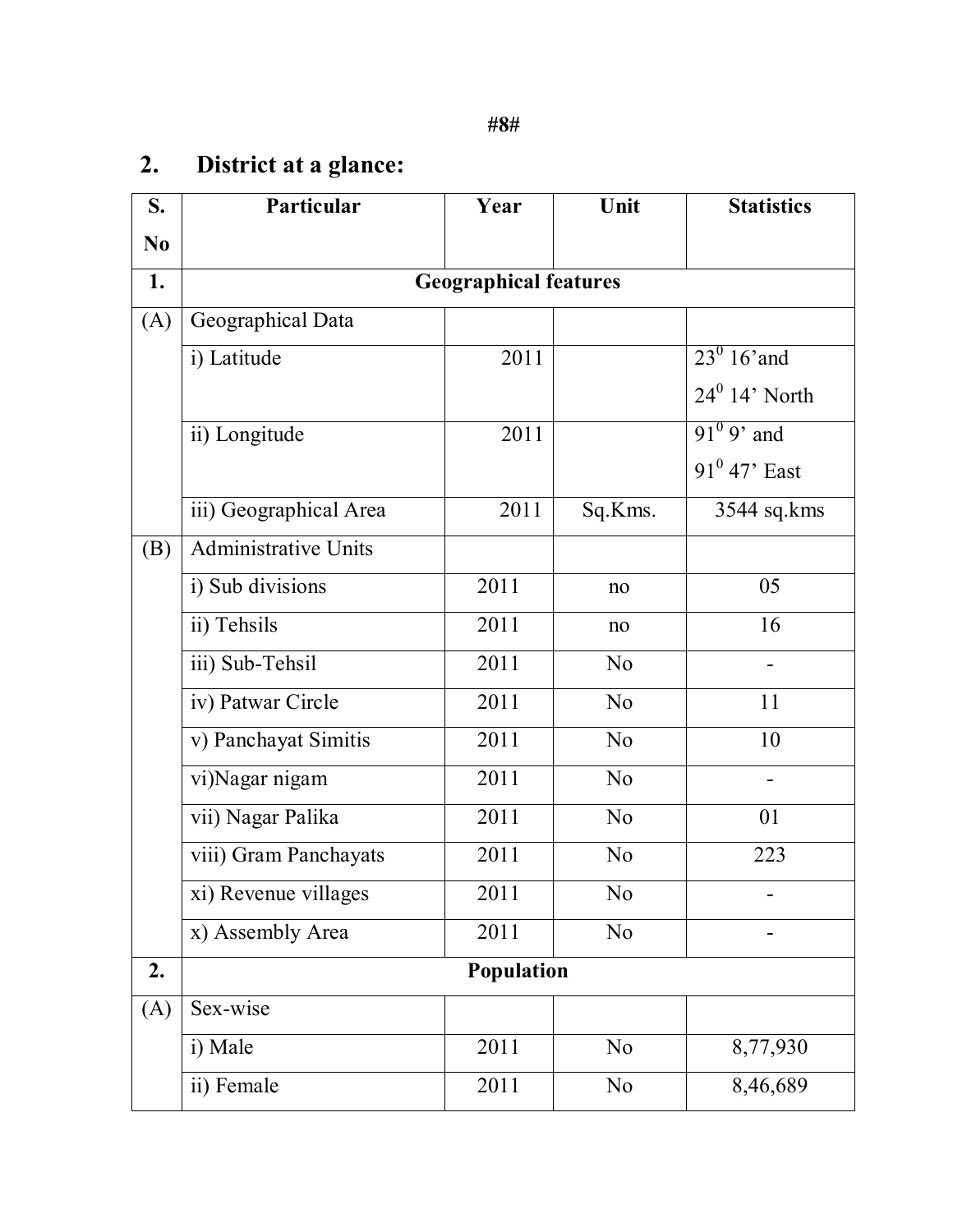| (B)              | <b>Rural Population</b>        | 2011    | N <sub>0</sub>                                    | 11,23,030 |
|------------------|--------------------------------|---------|---------------------------------------------------|-----------|
| 3.               | <b>Agriculture</b>             |         |                                                   |           |
| A.               | Land utilization               |         |                                                   |           |
|                  | i) Total Area                  | 2010-11 | Sq.kms.                                           | 3544      |
|                  | ii) Forest cover               | 2010-11 | $\epsilon$                                        | 1145.86   |
|                  | iii) Non Agriculture Land      | 2010-11 | $\boldsymbol{\varsigma}$ $\boldsymbol{\varsigma}$ |           |
|                  | v) Cultivable Barren Land      | 2010-11 | Hectares                                          | 16233     |
| $\overline{4}$ . | <b>Forest</b>                  |         |                                                   |           |
|                  | (i) Forest                     | 2010-11 | Sq.kms                                            | 1145.86   |
| 5.               | <b>Livestock &amp; Poultry</b> |         |                                                   |           |
|                  |                                |         |                                                   |           |
| A.               | <b>Cattle</b>                  |         |                                                   |           |
|                  |                                |         |                                                   |           |
|                  | i) Cows                        | 2007    | Nos.                                              | 4741      |
|                  | ii) Buffaloes                  | 2007    | Nos.                                              | 2937      |
| <b>B.</b>        | <b>Other livestock</b>         |         |                                                   |           |
|                  |                                |         |                                                   |           |
|                  | i) Goats                       | 2007    | Nos.                                              | 3646      |
|                  | $\overline{ii}$ ) Pigs         | 2007    | Nos.                                              | 263659    |
|                  | iii) Dogs & Bitches            | 2007    | Nos.                                              | 109372    |
|                  | iv) Railways                   |         |                                                   |           |
|                  |                                |         |                                                   |           |
|                  | i) Length of rail line         | 2010-11 | Kms                                               | 153       |
|                  | V) Roads                       |         |                                                   |           |
|                  |                                |         |                                                   |           |
|                  | (a) National Highway           | 2010-11 | Kms                                               | 85        |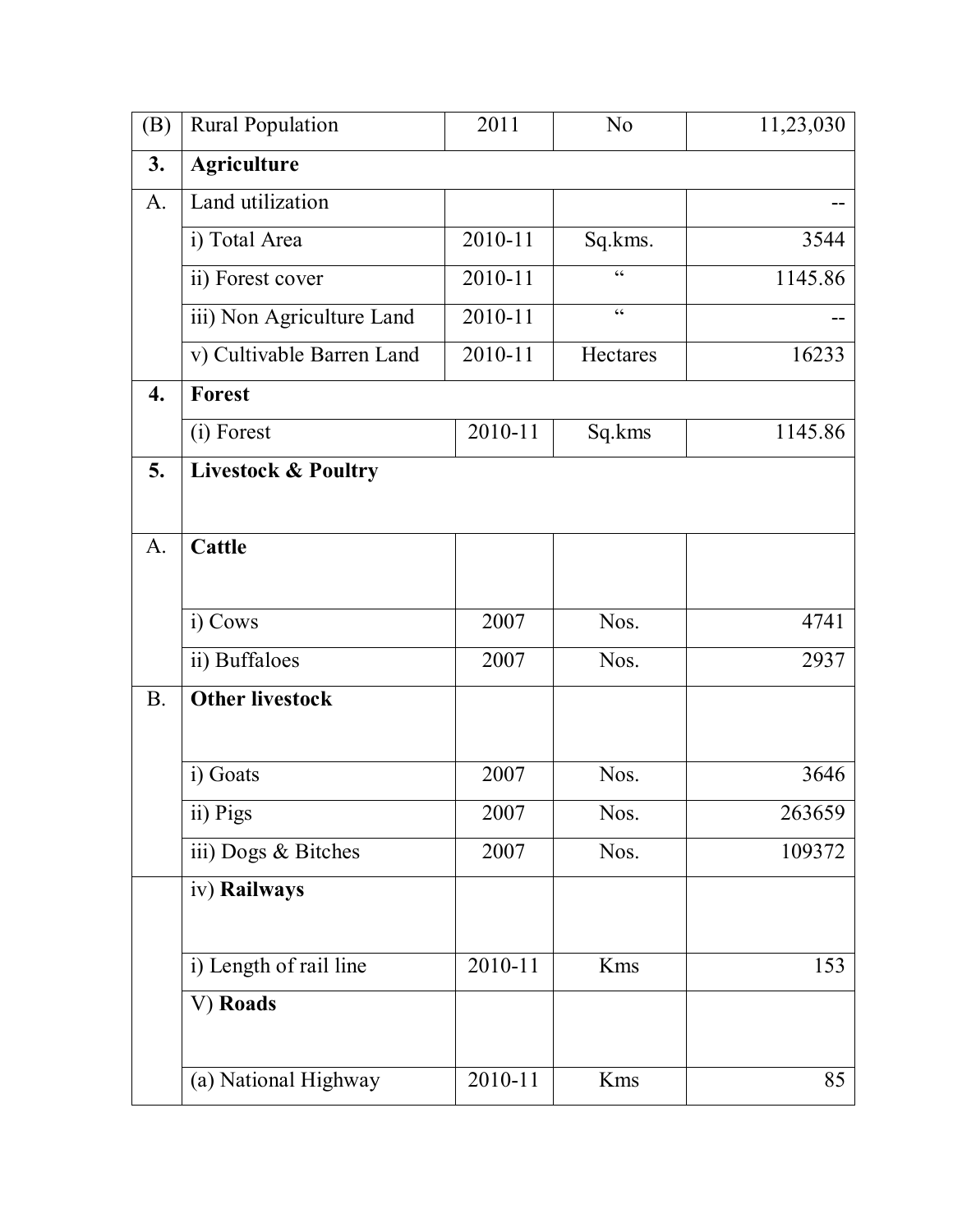| (b) State Highway            | 2010-11 | Kms         | No rout is    |
|------------------------------|---------|-------------|---------------|
|                              |         |             | officially    |
|                              |         |             | identified as |
|                              |         |             | State Highway |
| (c) Main District Highway    | 2010-11 | Kms         |               |
| (d) Other district & Rural   | 2010-11 | Kms         |               |
| Roads                        |         |             |               |
| (e) Rural road/ Agriculture  | 2010-11 | Kms         | 2611 Kms      |
| <b>Marketing Board Roads</b> |         |             |               |
| (f) Kachacha Road            | 2010-11 | Kms         |               |
| (VI) Communication           |         |             |               |
|                              |         |             |               |
| (a) Telephone connection     | 2010-11 |             | 34519         |
| (b) Post offices             | 2010-11 | Nos.        | 08            |
| (c) Telephone center         | 2010-11 | Nos.        | 84            |
| (in Tripura)                 |         |             |               |
| (d) Density of Telephone     | 2010-11 | Nos./1000   | 34.519        |
|                              |         | person      |               |
| (e) Density of Telephone     | 2010-11 | No. per KM. | 10            |
| (f) PCO Rural                | 2010-11 | No.         | Data Not      |
|                              |         |             | available     |
| (g) PCO STD (in Tripura)     | 2010-11 | No.         | 4,705         |
| (h) Mobile                   | 2010-11 | No.         | 3,25,270      |
| (BSNL mobile in Tripura)     |         |             |               |
| (VII) Public Health          | 2010-11 |             |               |
|                              |         |             |               |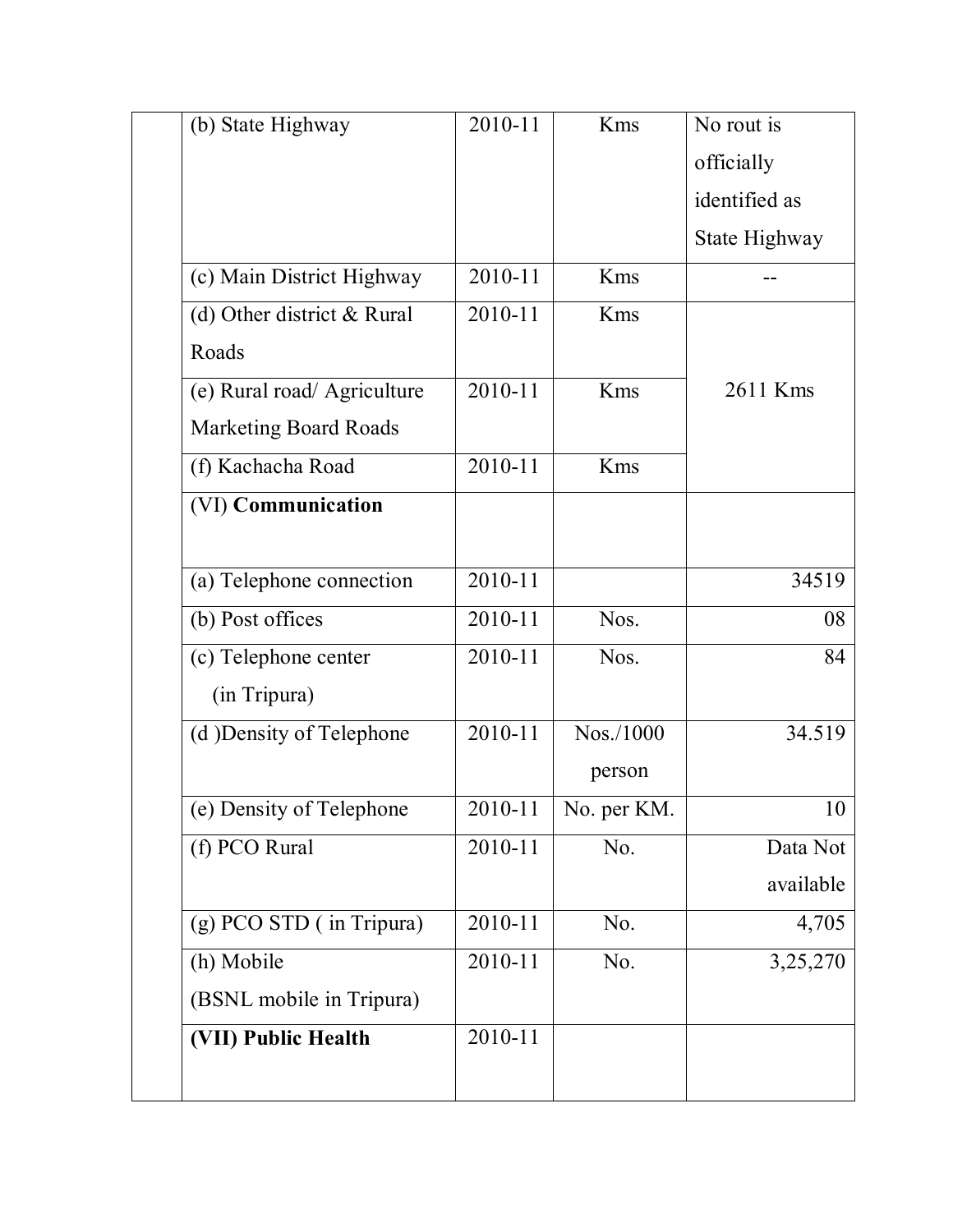| (a) Allopathic Hospital    | No.              | 34      |
|----------------------------|------------------|---------|
| (b) Beds in Allopathic     | No.              | 2235    |
| hospitals                  |                  |         |
| (c) Ayurvedic Hospital     | No.              | 43      |
| (d) Beds in Ayurvedic      | No.              |         |
| hospitals                  |                  |         |
| (e) Unani hospitals        | No.              |         |
| (f) Community health       | No.              |         |
| centers                    |                  |         |
| (g) Primary health centers | No.              | 24      |
| (h) Dispensaries           |                  | 288     |
| (i) Sub Health Centers     | N <sub>0</sub> . | 287     |
| (j) Private hospitals      | No.              |         |
| (VIII) Banking commercial  |                  |         |
| (a) Commercial Bank        | Nos.             | 28      |
| (b) Rural Bank Products    | Nos.             | Banking |
| (c) Co-Operative Bank      | Nos.             | Banking |
| products                   |                  |         |
| (d) PLDB Branches          | Nos.             |         |
| (IX) Education             |                  |         |
| (a) Primary school         | Nos.             | 778     |
| (b) Middle schools         | Nos.             | 431     |
| (c) Secondary $&$ senior   | Nos.             | 159     |
| secondary schools          |                  |         |
| (d) Colleges               | Nos.             | 12      |
| (e) Technical University   | Nos.             |         |
|                            |                  |         |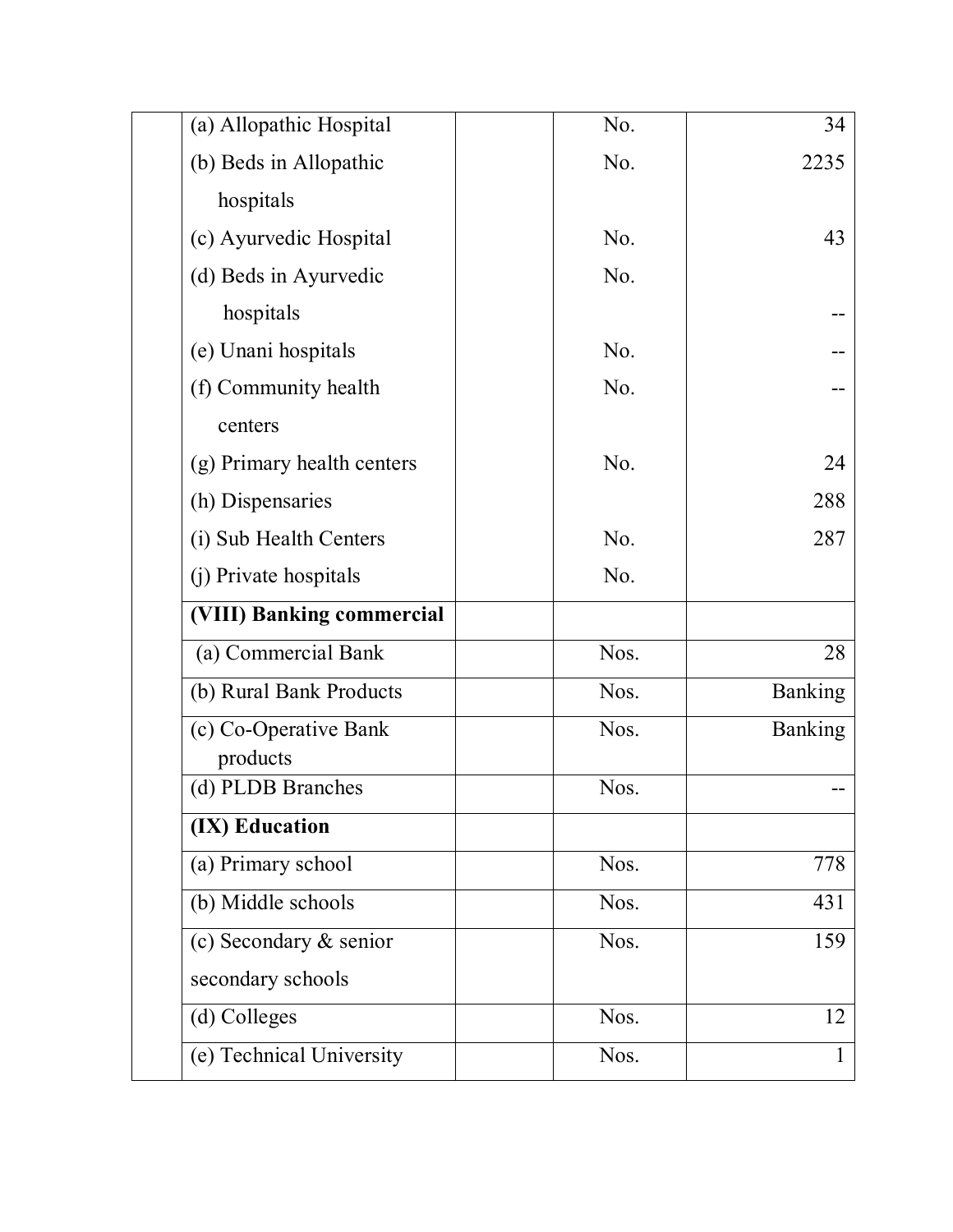| Sr.              | <b>Name of Industrial Area</b>     | Location            | Area       |
|------------------|------------------------------------|---------------------|------------|
| No.              |                                    |                     | (in Acres) |
| 1.               | Arundhutinagar Industrial          | Arundhuti Nagar,    | 9.39       |
|                  | Estate                             | Tripura West.       |            |
| 2.               | <b>Badarghat Industrial Estate</b> | Badarghat,          | 20.32      |
|                  |                                    | Tripura West.       |            |
| 3 <sub>1</sub>   | Dukli Industrial Estate            | Dukli, Tripura West | 44.88      |
|                  |                                    |                     |            |
| $\overline{4}$ . | Bodhjungnagar Growth Centre        | Bodhjungnagar,      | 535.00     |
|                  |                                    | Tripura West.       |            |
| 5.               | Bodhjungnagar Export               | Bodhjungnagar,      | 226.00     |
|                  | <b>Promotion Industrial Park</b>   | Tripura West.       |            |

# **2.1 Existing Status of Industrial Areas in the Tripura (West):**

|     | Name of Ind.             | Prevailing          | No of                                  | No of        | No of             | No. of           |
|-----|--------------------------|---------------------|----------------------------------------|--------------|-------------------|------------------|
| S.  | Area                     | <b>Rate Per</b>     | <b>Plots</b>                           | allotted     | Vacant            | <b>Units in</b>  |
| No. |                          | (In Rs.)            |                                        | <b>Plots</b> | <b>Plots</b>      | <b>Productio</b> |
|     |                          |                     |                                        |              |                   | n                |
|     | Arundhutinagar           | $40/-$ Rs per       | Land is allotted as per requirement of |              |                   |                  |
|     | <b>Industrial Estate</b> | sq.fit              |                                        |              | the Entrepreneur. |                  |
| 2   | Badarghat                | $30$ /-Rs per sq.ft | Land is allotted as per requirement of |              |                   |                  |
|     | <b>Industrial Estate</b> |                     | the Entrepreneur.                      |              |                   |                  |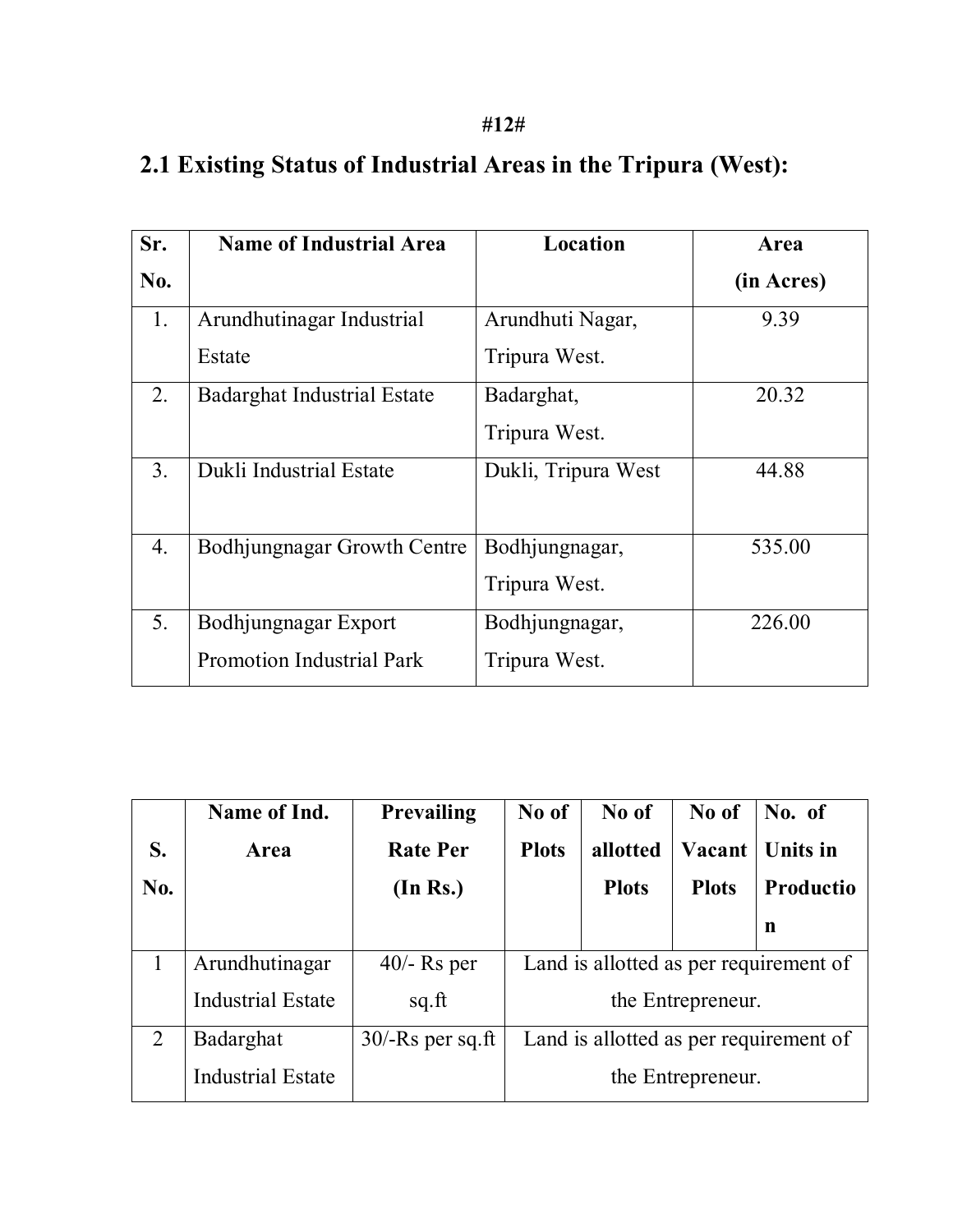| 3              | Dukli Industrial       | 6 lakh acre     | Land is allotted as per requirement of   |
|----------------|------------------------|-----------------|------------------------------------------|
|                | Estate                 |                 | the Entrepreneur. Total 6 Plots allotted |
|                |                        |                 | out of which 4 units are working         |
| $\overline{4}$ | Bodhjungnagar          | 5 lakh per acre | Land is allotted as per requirement of   |
|                | <b>Growth Centre</b>   |                 | the Entrepreneur. Total 73 Plots         |
|                |                        |                 | allotted out of which 30 units are       |
|                |                        |                 | working                                  |
| $\mathfrak{S}$ | Bodhjungnagar          | 5 lakh per acre | Land is allotted as per requirement of   |
|                | Export                 |                 | the Entrepreneur.                        |
|                | Promotion              |                 |                                          |
|                | <b>Industrial Park</b> |                 |                                          |

# **3. INDUSTRIAL SCENERIO OF TRIPURA WEST.**

## **3.1 Industry at a Glance ( As on 31.03.2012)**

| Sr.              | <b>Head</b>                    | Unit           | <b>Particulars</b> |
|------------------|--------------------------------|----------------|--------------------|
| No.              |                                |                |                    |
| 1.               | Registered Industrial Unit     | No.            | 1,863              |
| 2.               | <b>Total Industrial Unit</b>   | No.            | 2,000              |
| 3 <sub>1</sub>   | Registered Medium & Large      | No.            | 3                  |
|                  | units                          |                |                    |
| $\overline{4}$ . | Estimated Average No. of daily | N <sub>0</sub> | 48,993             |
|                  | worker Employed in Small       |                |                    |
|                  | <b>Scale Industries</b>        |                |                    |
| 5.               | Employment in Large $\&$       | N <sub>0</sub> | Not Available      |
|                  | <b>Medium Industries</b>       |                |                    |
| 6.               | No. of Industrial Area         | No.            | 5                  |
| 7.               | Turnover of Small Scale Ind.   | In Lacs        | Not Available      |
| 8.               | Turnover of Medium & Large     | In Lacs        | Not Available      |
|                  | <b>Scale Industries</b>        |                |                    |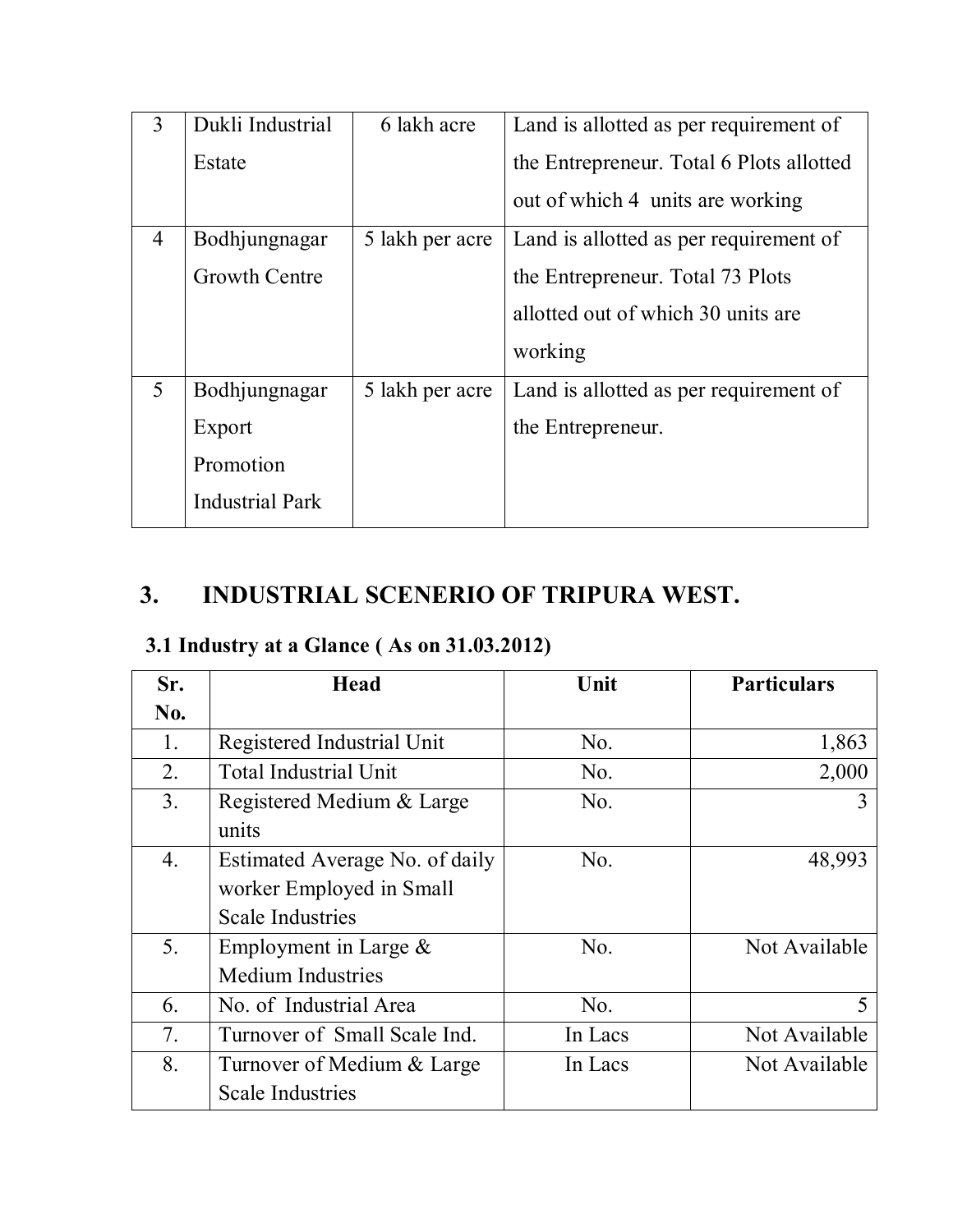#### #14#

#### **3.2 YEAR WISE TREND OF UNITS REGISTERED**

|            | <b>YEAR</b>  | <b>NUMBER OF</b>  | <b>EMPLOYMENT</b> | <b>INVESTMENT</b> |
|------------|--------------|-------------------|-------------------|-------------------|
|            |              | <b>REGISTERED</b> |                   | (lakh Rs.)        |
|            |              | <b>UNITS</b>      |                   |                   |
| $Up$ to    | 1984-85      | Data not          | Data not          | Data not          |
|            | 1985-86      | available with    | available with    | available with    |
|            | 1986-87      | Director of       | Director of       | Director of       |
|            | 1987-88      | Industries &      | Industries &      | Industries &      |
|            | 1988-89      | Commerce,         | Commerce,         | Commerce,         |
|            | 1989-90      | Tripura.          | Tripura.          | Tripura.          |
|            | 1990-91      |                   |                   |                   |
|            | 1991-92      |                   |                   |                   |
|            | 1992-93      |                   |                   |                   |
|            | 1993-94      |                   |                   |                   |
|            | 1994-95      |                   |                   |                   |
|            | 1995-96      |                   |                   |                   |
|            | 1996-97      |                   |                   |                   |
|            | 1997-98      |                   |                   |                   |
|            | 1998-99      |                   |                   |                   |
|            | 1999-2000    |                   |                   |                   |
|            | 2000-01      |                   |                   |                   |
|            | 2001-2002    |                   |                   |                   |
|            | 2002-03      |                   |                   |                   |
|            | 2003-04      |                   |                   |                   |
|            | 2004-05      |                   |                   |                   |
|            | 2005-06      |                   |                   |                   |
| 31.03.2007 | 2006-07      | 1253              | $-do-$            | $-do-$            |
|            | As on        |                   |                   |                   |
|            | 31.03.2007   |                   |                   |                   |
| 31.03.2008 | 2007-08      | 100               | $-do-$            | $-do-$            |
| 31.03.2009 | 2008-09      | 167               | -do-              | $-do-$            |
| 31.03.2010 | 2009-10      | 125               | $-do-$            | $-do-$            |
| 31.03.2011 | 2010-11      | 123               | -do-              | $-do-$            |
| 31.03.2012 | 2011-12      | 95                | $-do-$            | $-do-$            |
|            | <b>Total</b> | 1,863             |                   |                   |

**Source: DIC Tripura West**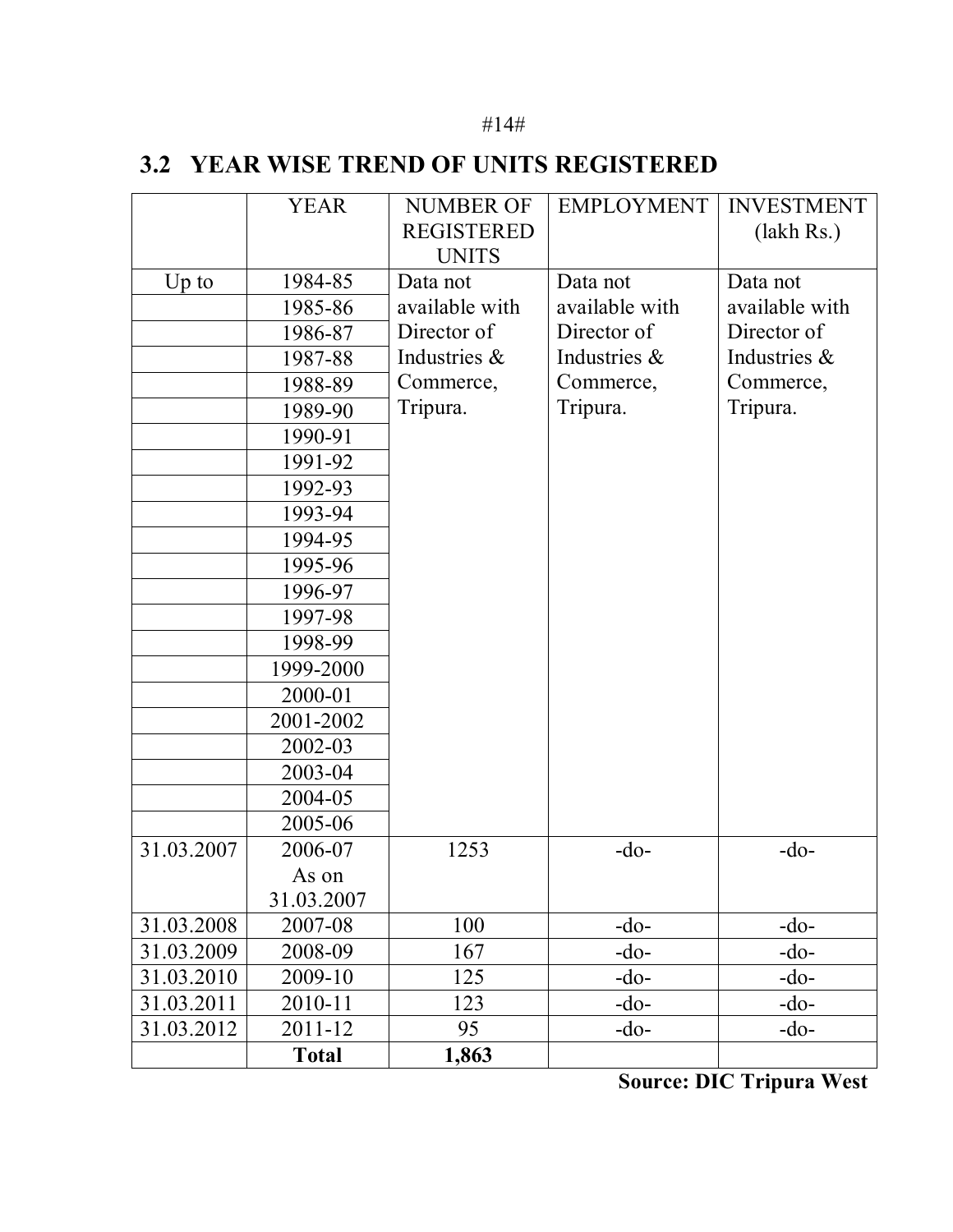# **3.3 DETAILS OF EXISTING MICRO & SMALL ENTERPRISES AND ARTISAN UNITS IN THE DISTRICT**

| <b>NIC</b> | <b>TYPE OF</b>                        | <b>NUMBER</b> | <b>INVESTMENT</b> | <b>EMPLOYMENT</b> |
|------------|---------------------------------------|---------------|-------------------|-------------------|
| CODE       | <b>INDUSTRY</b>                       | OF UNITS      | (Lakh Rs.)        |                   |
| NO.        |                                       |               |                   |                   |
| 20         | Agro based                            | Data not      | Data not          | Data not          |
| 22         | Soda water                            | available     | available with    | available with    |
| 23         | Cotton textile                        | with          | Director of       | Director of       |
| 24.        | Woolen,<br>silk<br>artificial<br>$\&$ | Director      | Industries &      | Industries &      |
|            | Thread based clothes.                 | of            | Commerce,         | Commerce,         |
| 25.        | Jute & jute based                     | Industries    | Tripura.          | Tripura.          |
| 26.        | Ready-made<br>$\&$<br>garments        | $\&$          |                   |                   |
|            | embroidery                            | Commerce      |                   |                   |
| 27.        | Wood/wooden<br>based                  | Tripura.      |                   |                   |
|            | furniture                             |               |                   |                   |
| 28.        | Paper & Paper products                |               |                   |                   |
| 29.        | Leather based                         |               |                   |                   |
| 31.        | Chemical/Chemical based               |               |                   |                   |
| 30.        | Rubber, Plastic & petro based         |               |                   |                   |
| 32.        | Mineral based                         |               |                   |                   |
| 33.        | Metal based (Steel Fab.)              |               |                   |                   |
| 35.        | Engineering units                     |               |                   |                   |
| 36.        | machinery<br>Electrical<br>and        |               |                   |                   |
|            | transport equipment                   |               |                   |                   |
| 97.        | Repairing & servicing                 |               |                   |                   |
| 01.        | Others                                |               |                   |                   |
|            | Kachori Making                        |               |                   |                   |

Source: DIC

#### **#15#**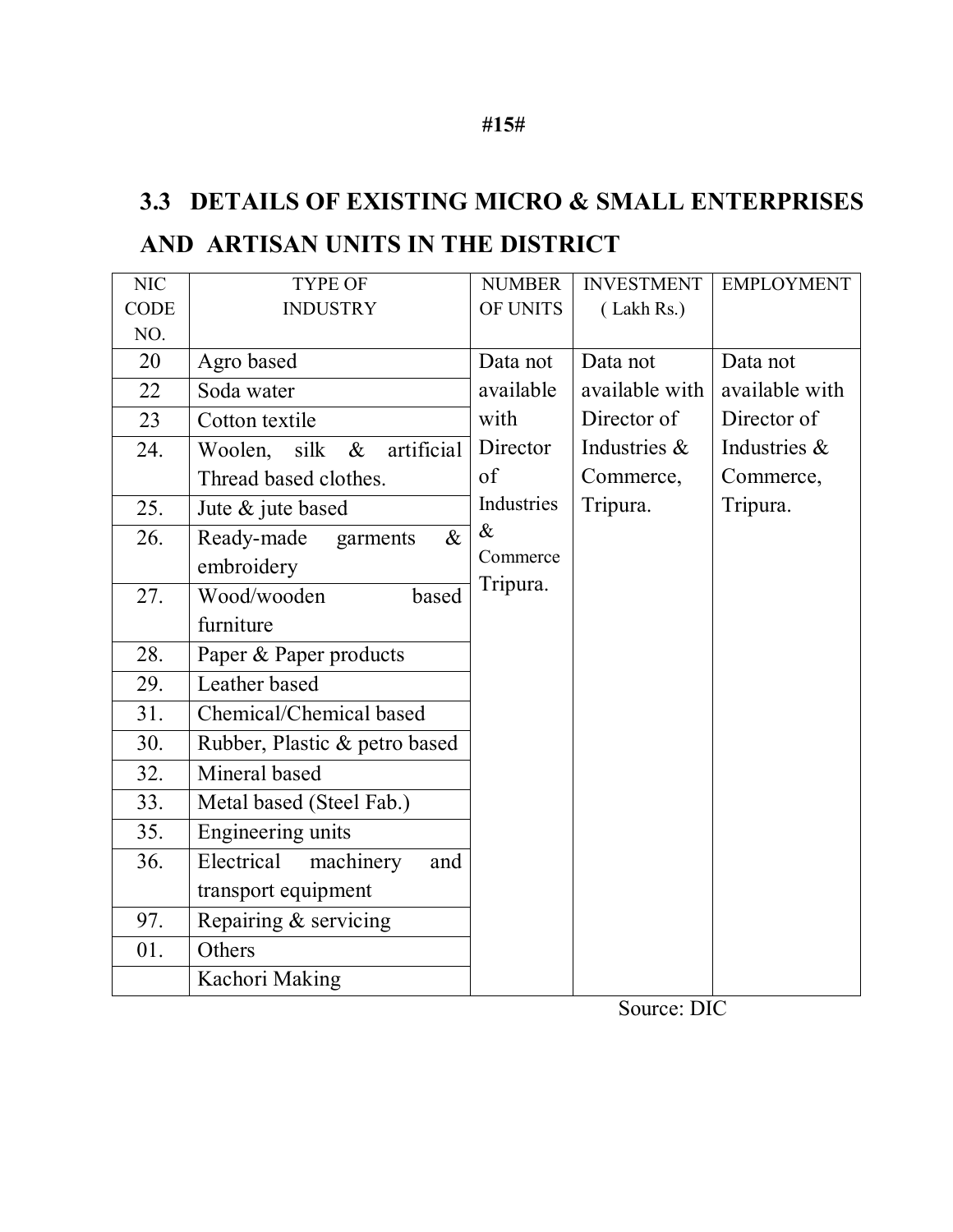## **3.4 Large Scale Industries / Public Sector undertakings**

List of the units in Agartala Tripura (w) & Near By Area

- 1. ONGC
- 2. GAIL
- 3. BSNL
- 4. NEEPCO (North Eastern Electric Power Corporation Limited).
- 5. TSECL (Tripura State Electricity Corporation Limited).

| <b>Export</b> | 2003-04       | 2004-05       | 2006-07       | 2007-08       | 2010-11       |
|---------------|---------------|---------------|---------------|---------------|---------------|
| <b>Items</b>  |               |               |               |               |               |
| Dry fish,     | 1.37          | 1.46          | 0.81          | 1.60          | 1.69          |
| raw hides     | <b>Crores</b> | <b>Crores</b> | <b>Crores</b> | <b>Crores</b> | <b>Crores</b> |
| & skin,       |               |               |               |               |               |
| Coir          |               |               |               |               |               |
| mattress,     |               |               |               |               |               |
| fresh         |               |               |               |               |               |
| ginger        |               |               |               |               |               |

### **3.5 Major Exportable Item:**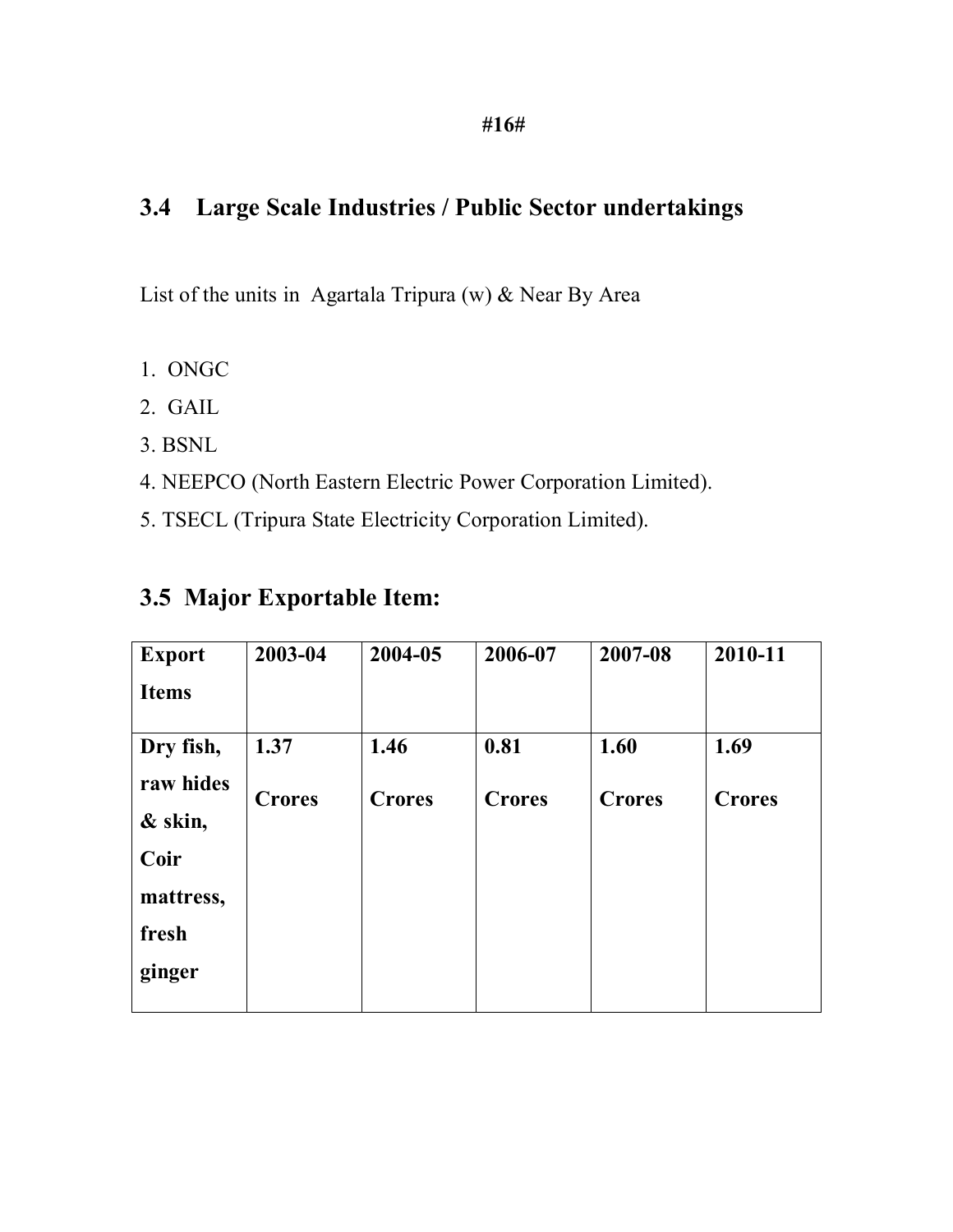#### **3.6 Growth Trend:** Erratic

#### **3.7 Vendorisation / Ancillarisation of the Industry**

There are 5 Nos. of PSUs in the District of Tripura West namely ONGC, GAIL, BSNL, NEEPCO, TSECL, however, there is no potential vendor in MSME sector .

#### **3.8. Medium Scale Enterprises –** 3 Nos.

### **3.8.1 List of the units in Agartala & Near By Area**

- a. M/s. Dharampal Satyapal Ltd. Bodhjungnagar, Tripura West.
- b. M/s. Tripura Ispat Bodhjungnagar, Tripura West.
- c. M/s. Green Concretex Bodhjungnagar, Tripura West.

## **3.8.2 Major Exportable Item -** Nil

**3.9 Service Enterprises:** Data not available.

#### **3.9.1 Potentials areas for service industry:**

- Auto Battery Servicing
- Automobile servicing center
- Clinical laboratory
- Compact disk circulating library
- Dyeing and printing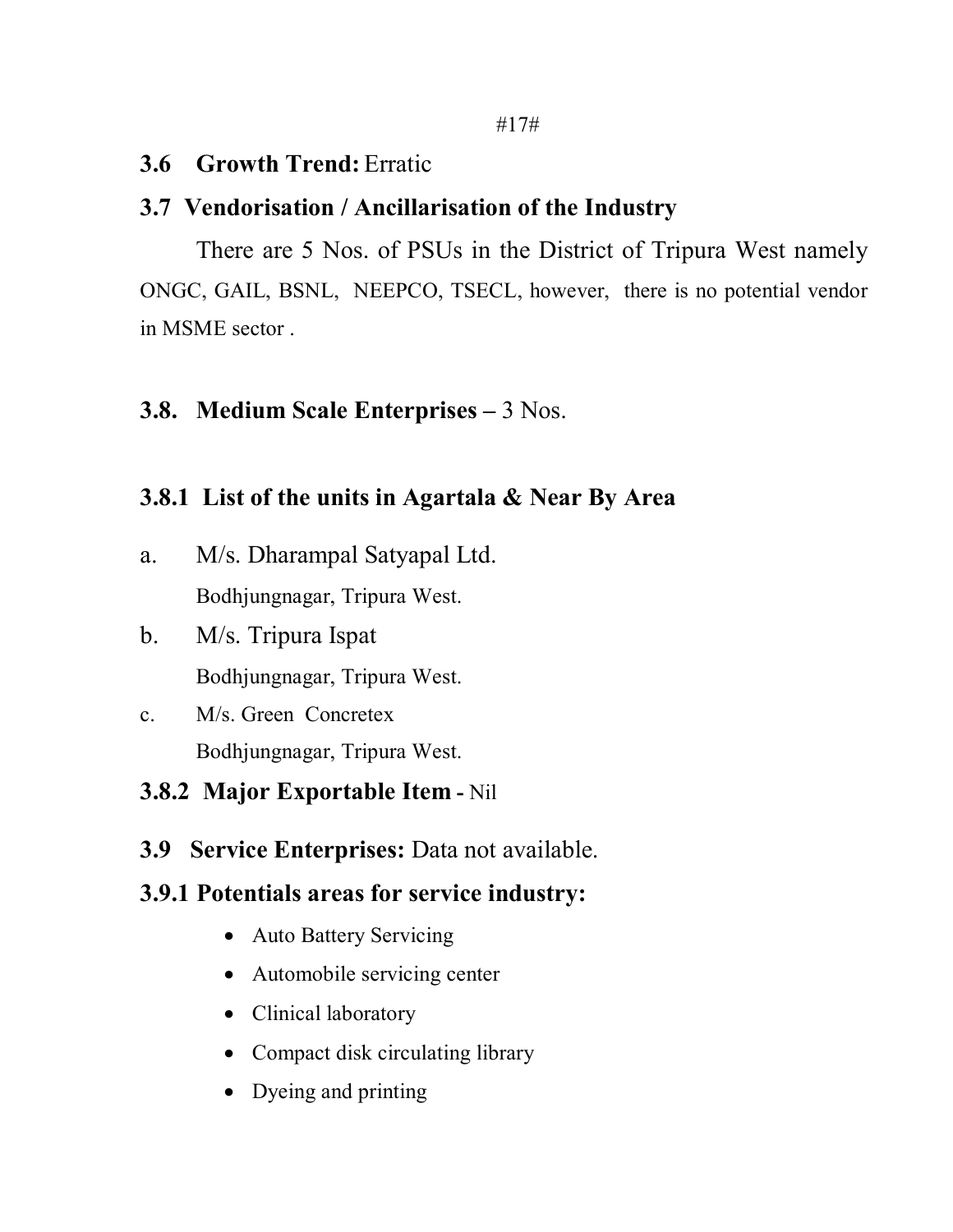- Fast Food Center / Restaurants
- Internet Café
- Pest Control Service
- Printing Press
- Watches and Clocks Repairing, Sales and Services
- Cycle and Cycle Rickshaw Repairing
- Repairing of Household Electrical Appliances
- Repairing of Household Electronics Appliances
- Web Designing
- Photo Copying

## **3.10 Potential for new MSMEs**

- Paper Plates
- Injection Moulded Plastic Products
- PVC Pipes
- Disposable Syringes
- PVC Wires and Cables
- Plastic Folders and Files
- Detergent Cake and Powder
- Bakery Product
- Fruits and Vegetables Processing
- Noodles
- Potato and Banana Wafers
- Wooden Furniture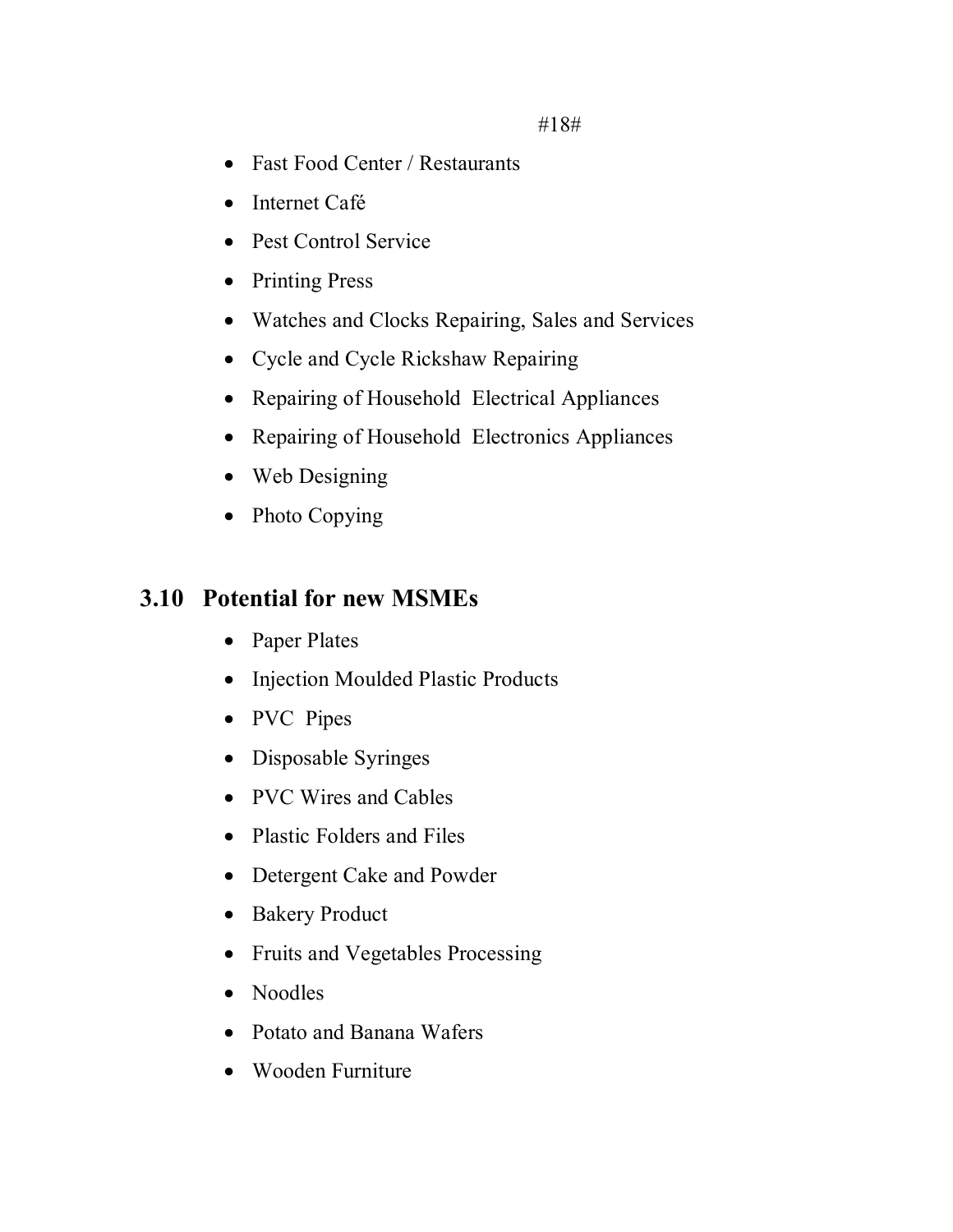#19#

- Agricultural Implements
- Sheet Metal Components
- Rolling Shutters
- Solar Water Heaters
- Sheet Metal Fabrication
- Steel Fabrication
- Steel Furniture
- Tyre Retreading
- General Machine shop
- Cattle Feed

## **4. Existing Clusters of Micro & Small Enterprise**

### **Cluster Information of Tripura State.**

| Sr.<br>No. | <b>Name of Cluster</b> | <b>Contact details of</b><br><b>SPV</b> or | No of<br>units | Implementing<br>agency   |
|------------|------------------------|--------------------------------------------|----------------|--------------------------|
|            |                        | <b>Association</b>                         |                |                          |
| 1.         | <b>Agarbatti Stick</b> | No SPV                                     | 20             | <b>IL&amp;FS</b> Cluster |
|            |                        |                                            |                | Development              |
|            |                        |                                            |                | Initiative Ltd.,         |
|            |                        |                                            |                | Agartala.                |
|            |                        |                                            |                | <b>Contact Person:</b>   |
|            |                        |                                            |                | Shri Kedar K.Panda.      |
|            |                        |                                            |                | Mb: 09862589500          |
|            |                        |                                            |                |                          |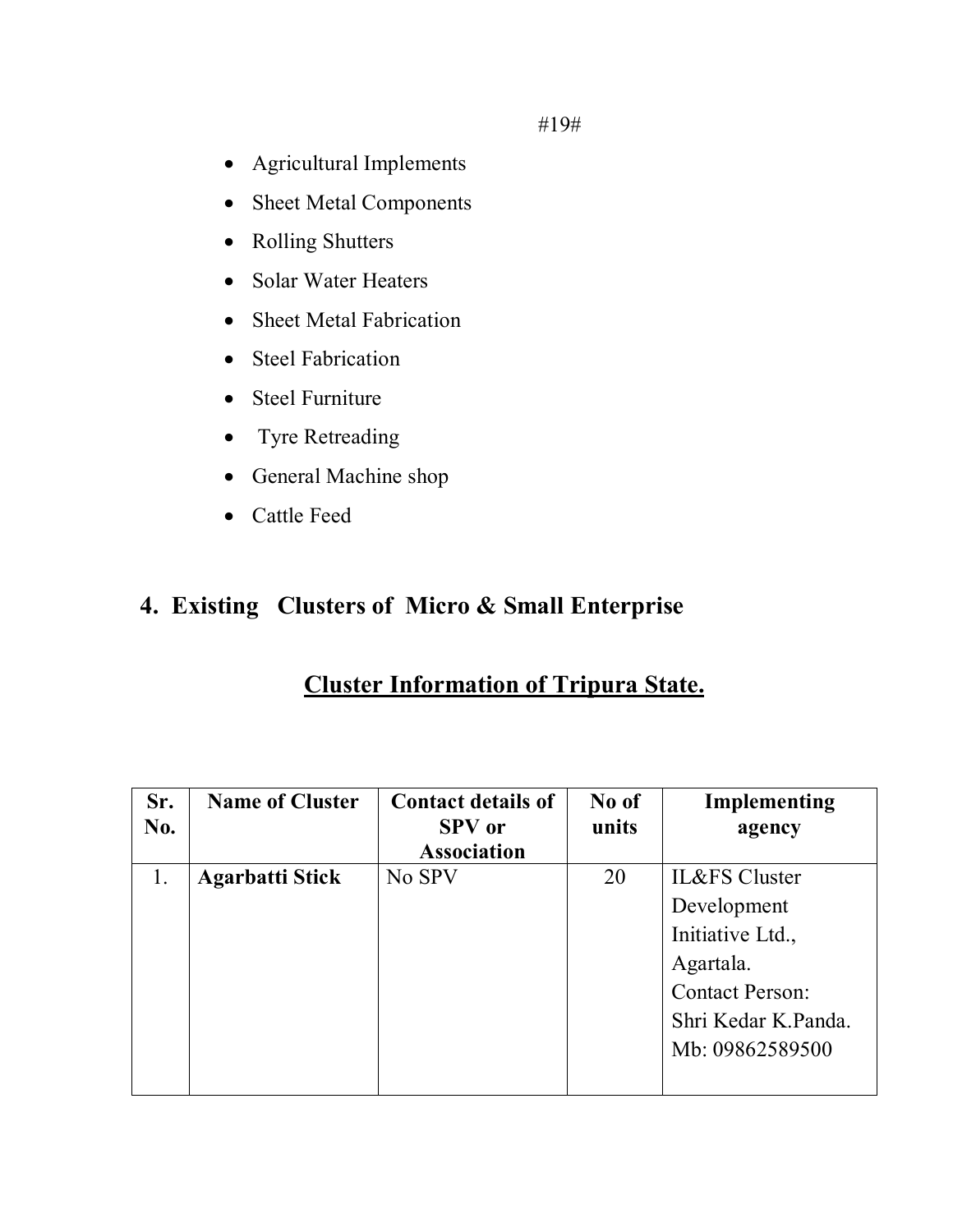| 2.               | Hapania Jute    | Jute Mill Clay                         | 225             | Indian Institute of    |
|------------------|-----------------|----------------------------------------|-----------------|------------------------|
|                  | <b>Cluster</b>  | Cluster, Hapania,                      | House           | Entrepreneurship,      |
|                  |                 | Tripura.                               | hold            | Guwahati.              |
|                  |                 |                                        | units.          |                        |
|                  |                 | <b>Contact Person:</b>                 |                 | <b>Contact Person:</b> |
|                  |                 | Ms. Bina                               |                 | Dr.S.Barua.            |
|                  |                 |                                        |                 | Mb:09864034294         |
|                  |                 | Mb:09774085155                         |                 | Shri Rupankar Kakati   |
|                  |                 | 09774385155                            |                 | Mb:09957236054         |
|                  |                 |                                        |                 |                        |
| 3 <sub>1</sub>   | Shankhala       | Shankhala                              | 114             | Entrepreneurship       |
|                  | Handicraft      | Handicrafts Co-Op.                     | individu        | Development Institute  |
|                  | <b>Cluster</b>  | Society,                               | al              | of India,              |
|                  |                 | Shankhala,                             | <b>Artisans</b> | Ghandhinagar, Gujrat.  |
|                  |                 | Hezamara Block,                        |                 | <b>Contact Person:</b> |
|                  |                 | Sub-Div.                               |                 | Shri Kuntal Nath       |
|                  |                 | Mohanpur West                          |                 | Mb:09774834753         |
|                  |                 | Tripura.                               |                 |                        |
|                  |                 | <b>Contact Person:</b>                 |                 |                        |
|                  |                 | Shri Manju                             |                 |                        |
|                  |                 | Debbarma                               |                 |                        |
|                  |                 |                                        |                 |                        |
|                  |                 | Mb:09856439706                         |                 |                        |
| $\overline{4}$ . | <b>Handloom</b> | SPV yet to be                          | 12,900          | Director               |
|                  | <b>Cluster</b>  | formed. There are<br>43 societies each | weavers         | Handloom,              |
|                  |                 | consisting at least                    |                 | Handicrafts &          |
|                  |                 | 300 weavers /                          |                 | Sericulture,           |
|                  |                 | artisans.                              |                 | Govt. of Tripura       |
|                  |                 |                                        |                 | P.N. Complex           |
|                  |                 |                                        |                 | Agartala.799006        |
|                  |                 |                                        |                 | 0381-2325340           |
|                  |                 |                                        |                 |                        |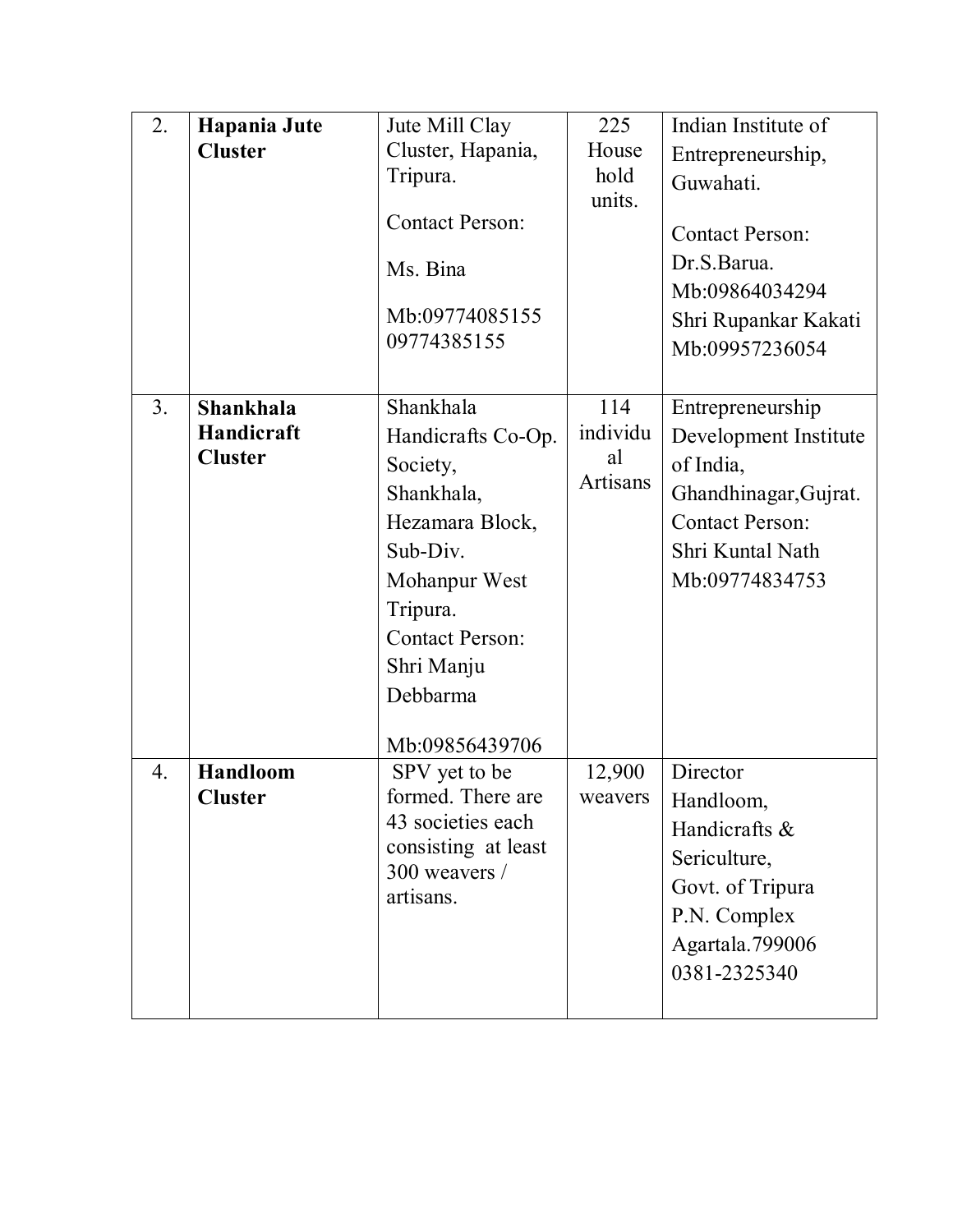#### **#21#**

## **4.1 DETAIL OF MAJOR CLUSTERS:**

### **4.1.1 Manufacturing Sector:** As per column no 4**.**

#### **4.1.2 Service Sector:** Yet to be identified

### **4.1 Details for Identified cluster:** Yet to be identified

4.2.1 Name of the cluster-----

| $\mathbf{1}$   | <b>Principal Products</b>      |  |
|----------------|--------------------------------|--|
|                | Manufactured in the Cluster    |  |
| $\overline{2}$ | Name of the SPV                |  |
| 3              | No. of functional units in the |  |
|                | clusters                       |  |
| $\overline{4}$ | Turnover of the Clusters       |  |
| 5              | Value of Exports from the      |  |
|                | Clusters                       |  |
| 6              | <b>Employment</b> in Cluster   |  |
| $\overline{7}$ | Average investment in plant    |  |
|                | & Machinery                    |  |
| 8              | Major Issues / requirement     |  |
|                |                                |  |
| 9              | Presence of capable            |  |
|                | institutions                   |  |
| 10             | <b>Thrust Areas</b>            |  |
| 11             | Problems & constraints         |  |

Present status of the cluster :- NA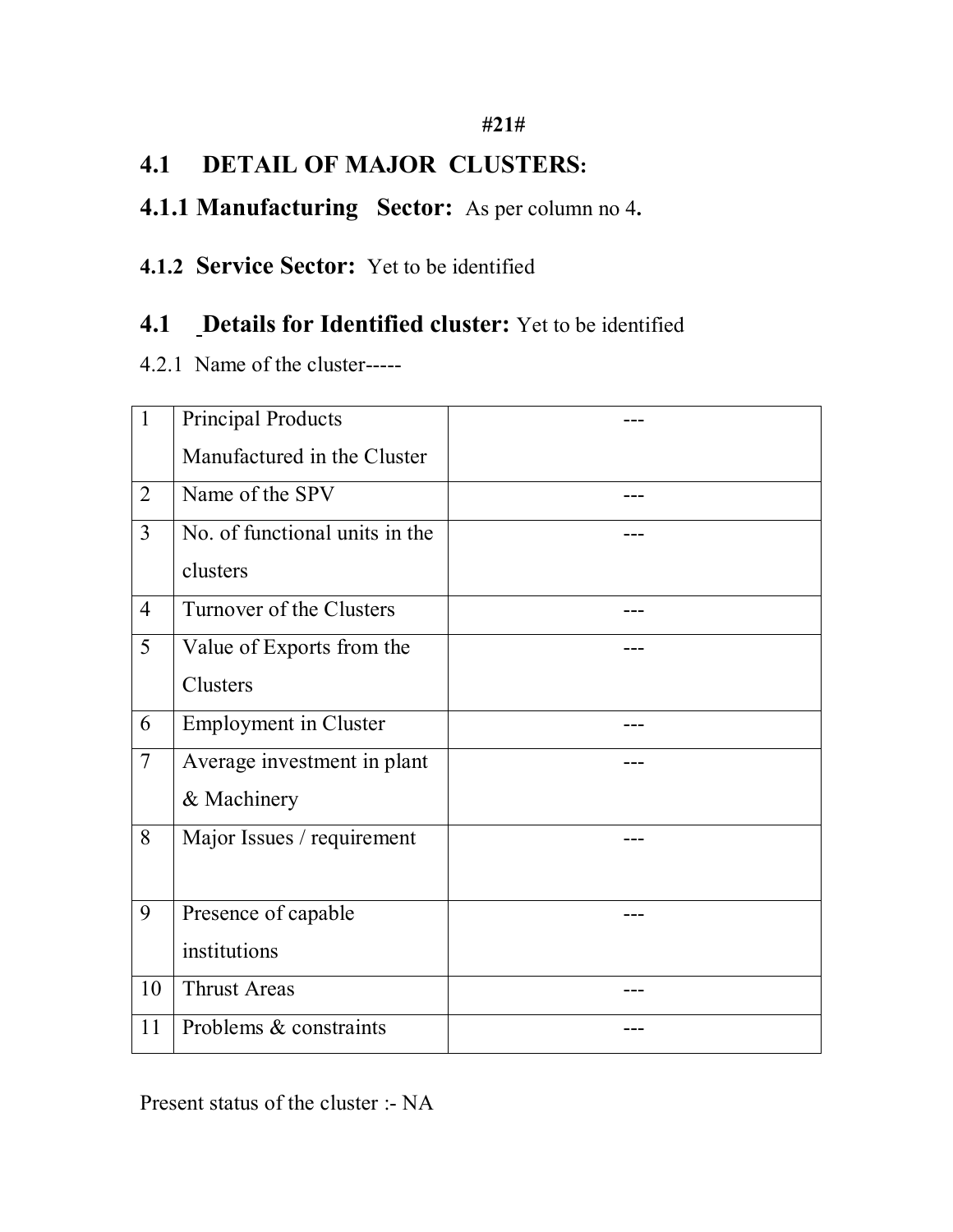#### 4.1.2 Name of the cluster.---

| $\mathbf{1}$   | <b>Principal Products</b>      |  |
|----------------|--------------------------------|--|
|                | Manufactured in the Cluster    |  |
| 2              | Name of the SPV                |  |
| $\overline{3}$ | No. of functional units in the |  |
|                | clusters                       |  |
| $\overline{4}$ | Turnover of the Clusters       |  |
| 5              | Value of Exports from the      |  |
|                | <b>Clusters</b>                |  |
| 6              | <b>Employment</b> in Cluster   |  |
| $\overline{7}$ | Average investment in plant    |  |
|                | & Machinery                    |  |
| 8              | Testing needs                  |  |
| 9              | <b>Thrust Area</b>             |  |
| 10             | <b>Access to Export Market</b> |  |

## Present status of the cluster :-. NA

#### 4.2.3 Chemical cluster

| Principal Products          |  |
|-----------------------------|--|
| Manufactured in the Cluster |  |
| Name of the association     |  |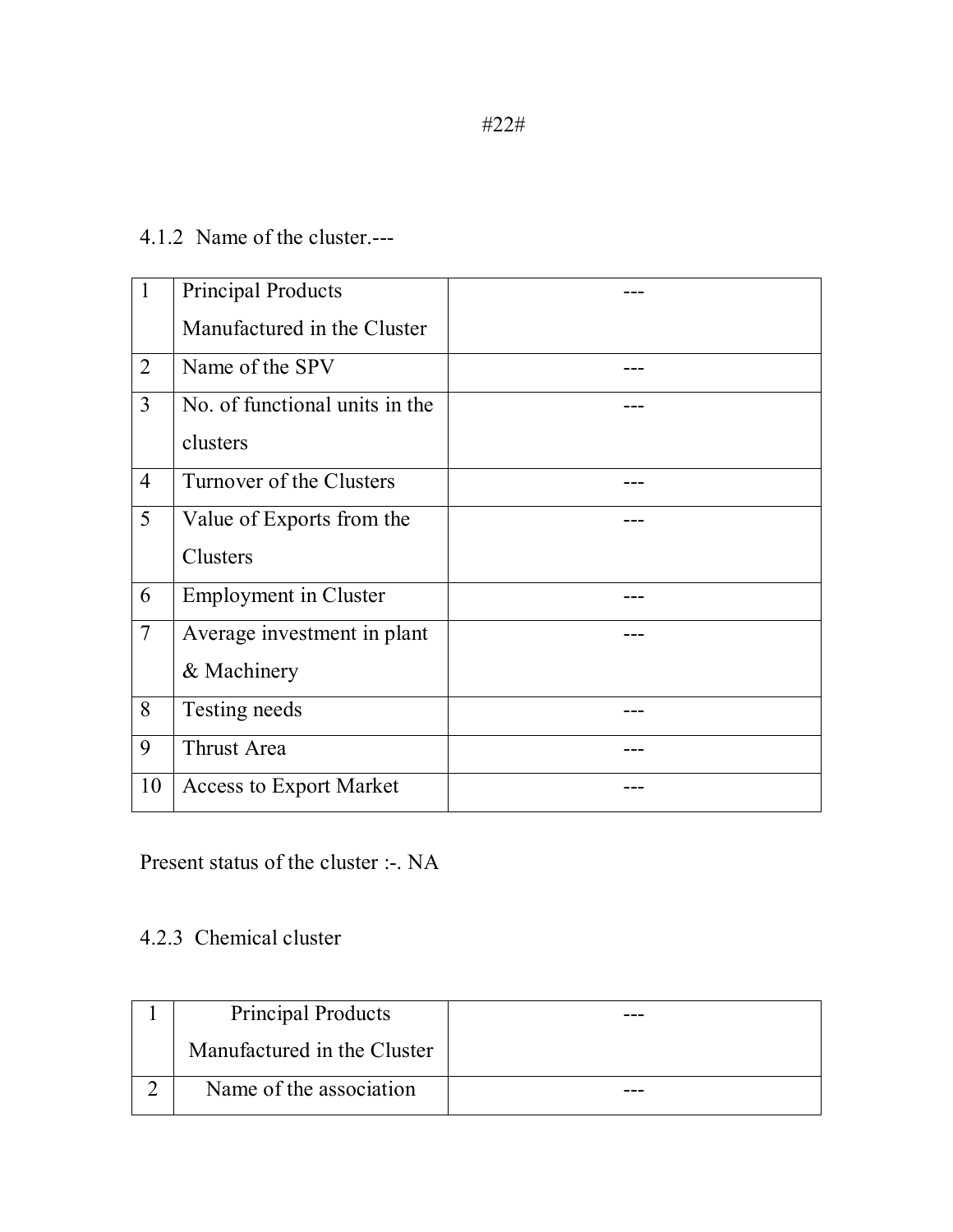| 3              | No. of functional units in the |  |
|----------------|--------------------------------|--|
|                | clusters                       |  |
| $\overline{4}$ | Turnover of the Clusters       |  |
| 5              | Value of Exports from the      |  |
|                | <b>Clusters</b>                |  |
| 6              | <b>Employment</b> in Cluster   |  |
| $\overline{7}$ | Average investment in plant    |  |
|                | & Machinery                    |  |
| 8              | Major Issues                   |  |
|                |                                |  |
| 9              | <b>Access to Export Market</b> |  |

# 4.2.4 Fabrication and General Engg. Cluster

|                | <b>Principal Products</b>      |  |
|----------------|--------------------------------|--|
|                | Manufactured in the Cluster    |  |
| $\overline{2}$ | <b>Key Trade Association</b>   |  |
|                | address                        |  |
| 3              | No. of functional units in the |  |
|                | clusters                       |  |
| $\overline{4}$ | Turnover of the Clusters       |  |
| 5              | Value of Exports from the      |  |
|                | <b>Clusters</b>                |  |
| 6              | <b>Employment</b> in Cluster   |  |
| $\overline{7}$ | Average investment in plant    |  |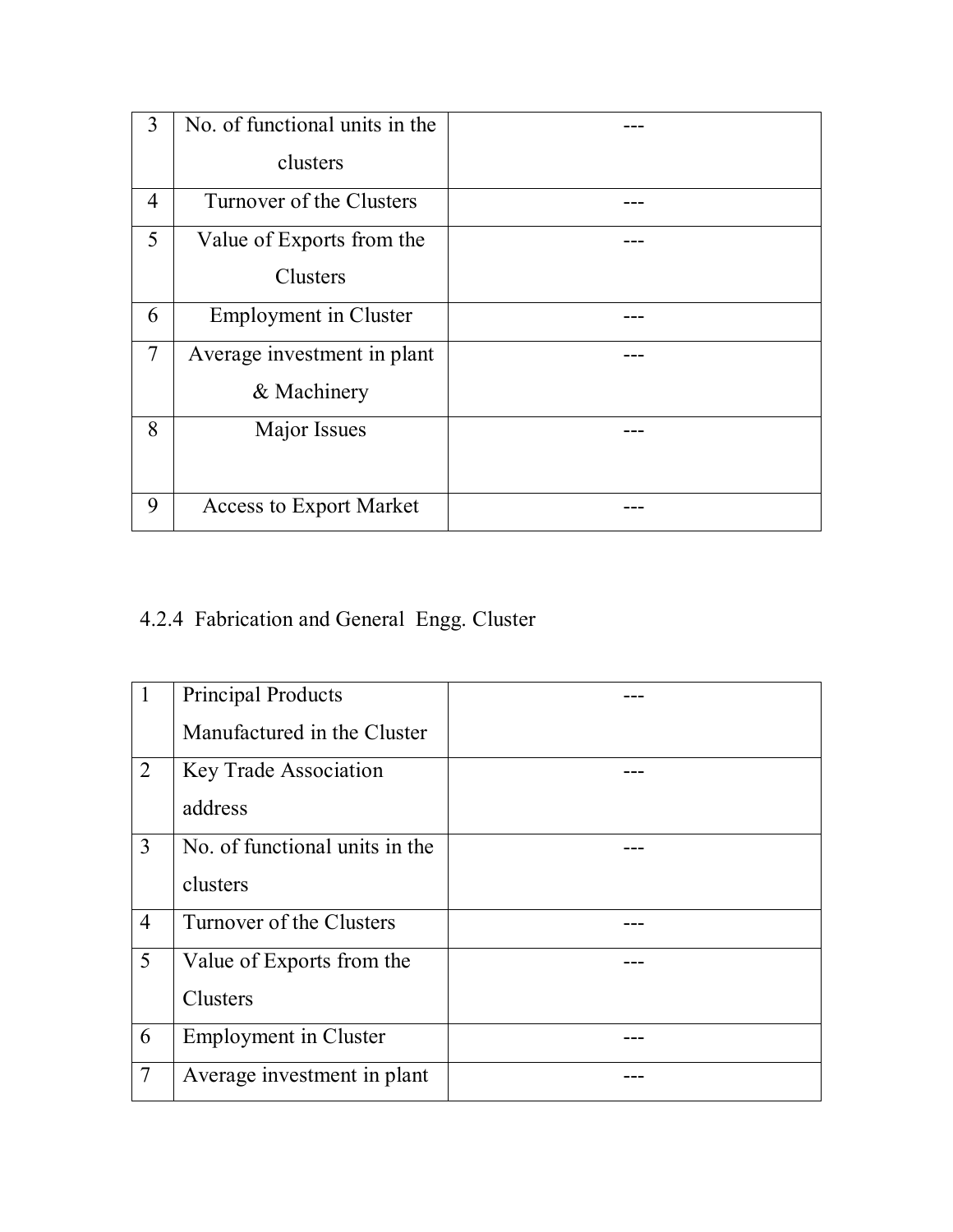|    | & Machinery                    |  |
|----|--------------------------------|--|
| 8  | Testing needs                  |  |
| Q  | Major Issues                   |  |
| 10 | <b>Access to Export Market</b> |  |

## 4.2. 5. Name of the cluster:

|                | <b>Principal Products</b>      |  |
|----------------|--------------------------------|--|
|                | Manufactured in the Cluster    |  |
| 2              | Name of the Association        |  |
| $\overline{3}$ | No. of functional units in the |  |
|                | clusters                       |  |
| $\overline{4}$ | Turnover of the Clusters       |  |
| 5              | <b>Employment</b> in Cluster   |  |
| 6              | Average investment in plant    |  |
|                | & Machinery                    |  |
| $\overline{7}$ | Major Issues                   |  |
|                |                                |  |
| 8              | <b>Access to Export Market</b> |  |

Present status of clusters:- NA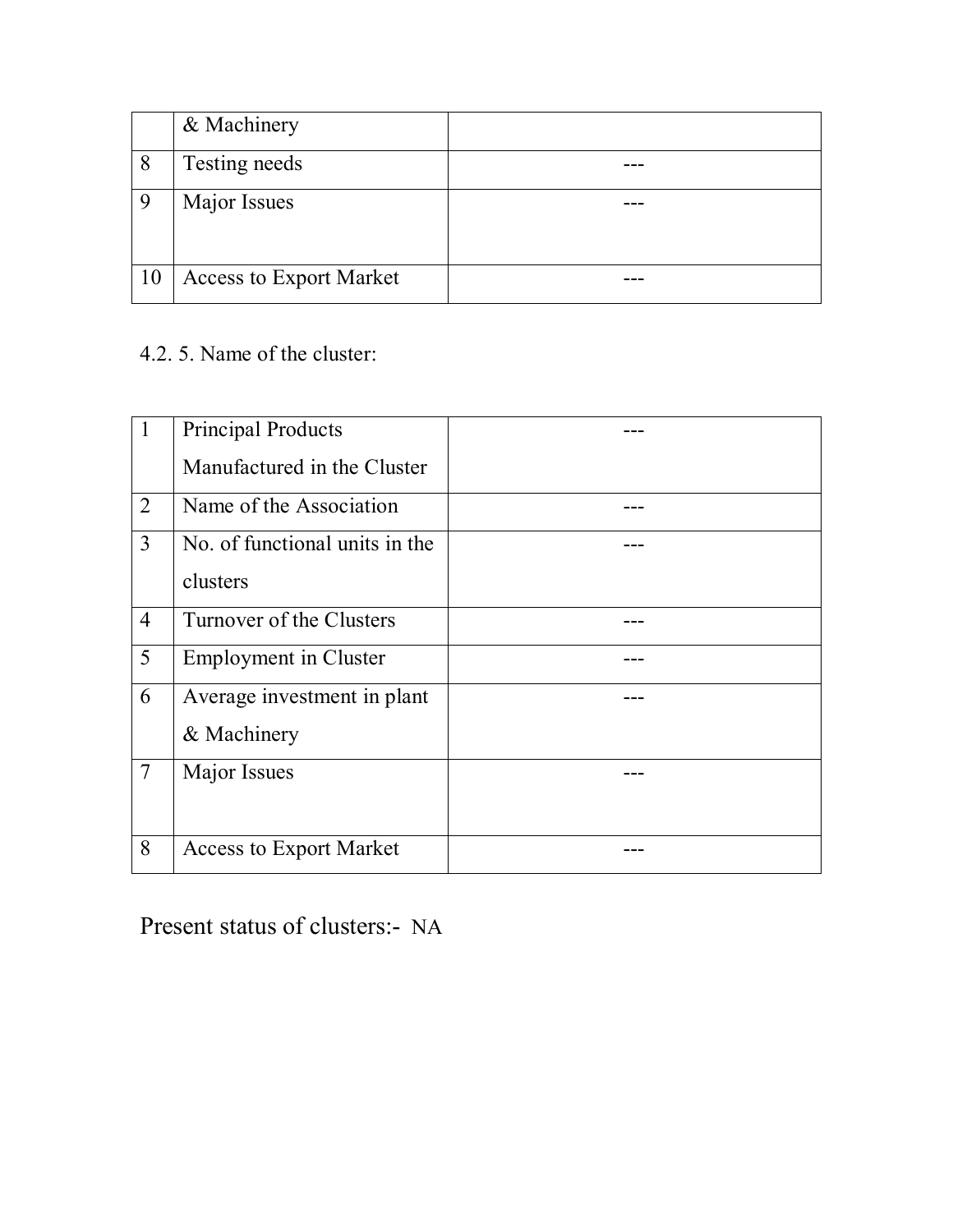# **5. General issues raised by industry association during the course of meeting :**

- 1. Facilities provided for Micro and Small Enterprises under Public Procurement Policy (CGSPP) may be made mandatory.
- 2. The freight charges may be increase for participants of NE Region to participate in Domestic Trade fair/ exhibition.
- 3. Under DONER Schemes the Autonomous bodies of MSME DO Ministry of MSME GOI. are imparting long term training to the prospective Entrepreneurs of NE region free of cost. However the to and fro fare is to be born by the participants. Which may be reimbursed to facilitate the poor tribal's of this region.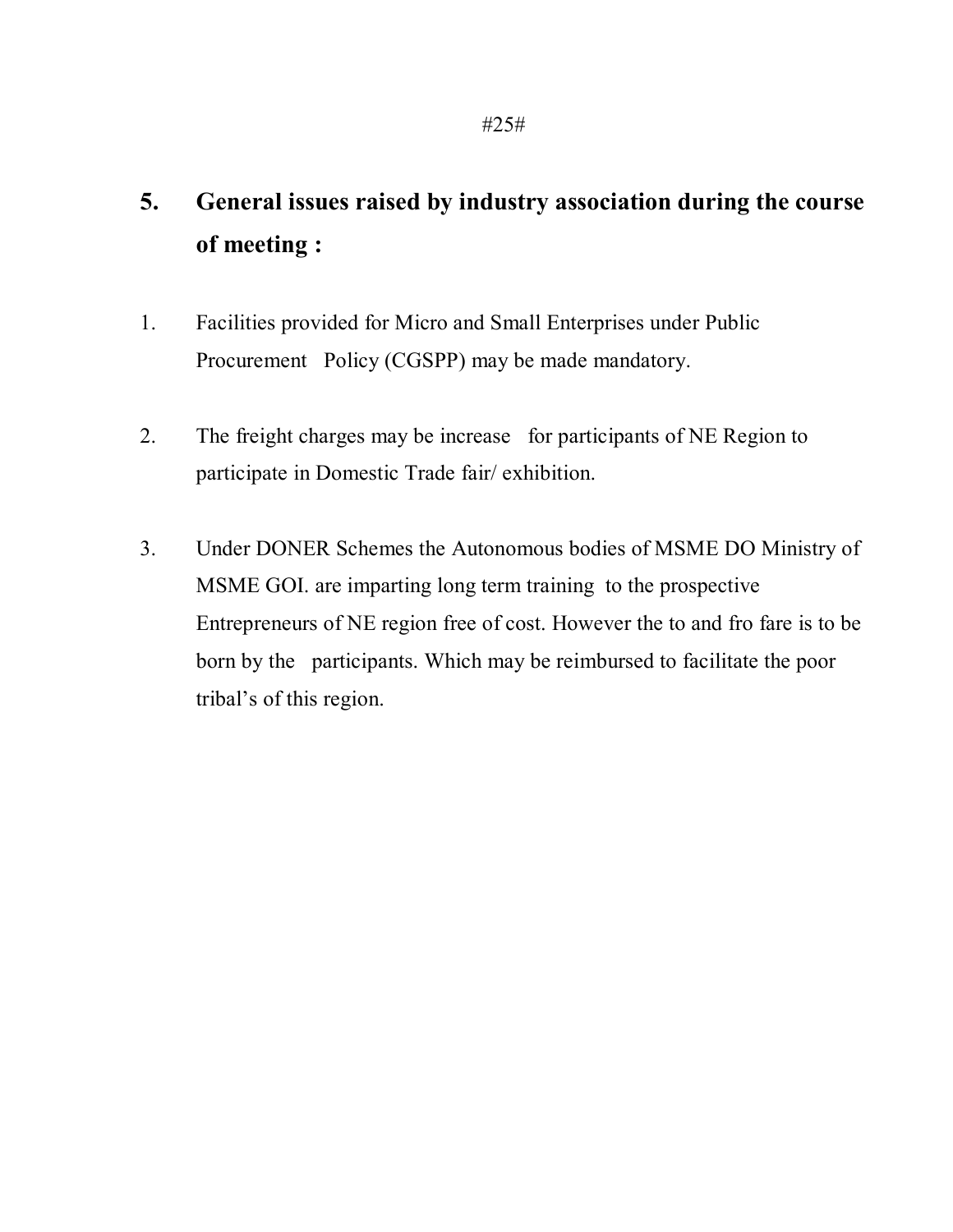# **1. Prospects of Training programmes during 2012-13**

| S.No.          | Name of the | Subject                  | No of proposed  |
|----------------|-------------|--------------------------|-----------------|
|                | programme   |                          | programme to be |
|                |             |                          | conducted       |
| $\mathbf{1}$   | <b>ESDP</b> | Garments                 | 41 Nos.         |
|                |             | Manufacturing/Rexene     |                 |
|                |             | Bag and Fancy items,     |                 |
|                |             | Fancy cloth Bag          |                 |
|                |             | Making, Value added      |                 |
|                |             | Jute product, Hosiery    |                 |
|                |             | and woolen Garments,     |                 |
|                |             | <b>Computer Hardware</b> |                 |
|                |             | and maintenance, Soft    |                 |
|                |             | Toys etc.                |                 |
| $\overline{2}$ | <b>MDP</b>  | Marketing, Financial     | 8 Nos.          |
|                |             | management,              |                 |
|                |             | Taxation, etc.           |                 |
| $\overline{3}$ | <b>BSDP</b> |                          |                 |
| $\overline{4}$ | <b>EDP</b>  | General                  | 6 Nos.          |
| 5              | <b>IMC</b>  | General                  | 41 Nos.         |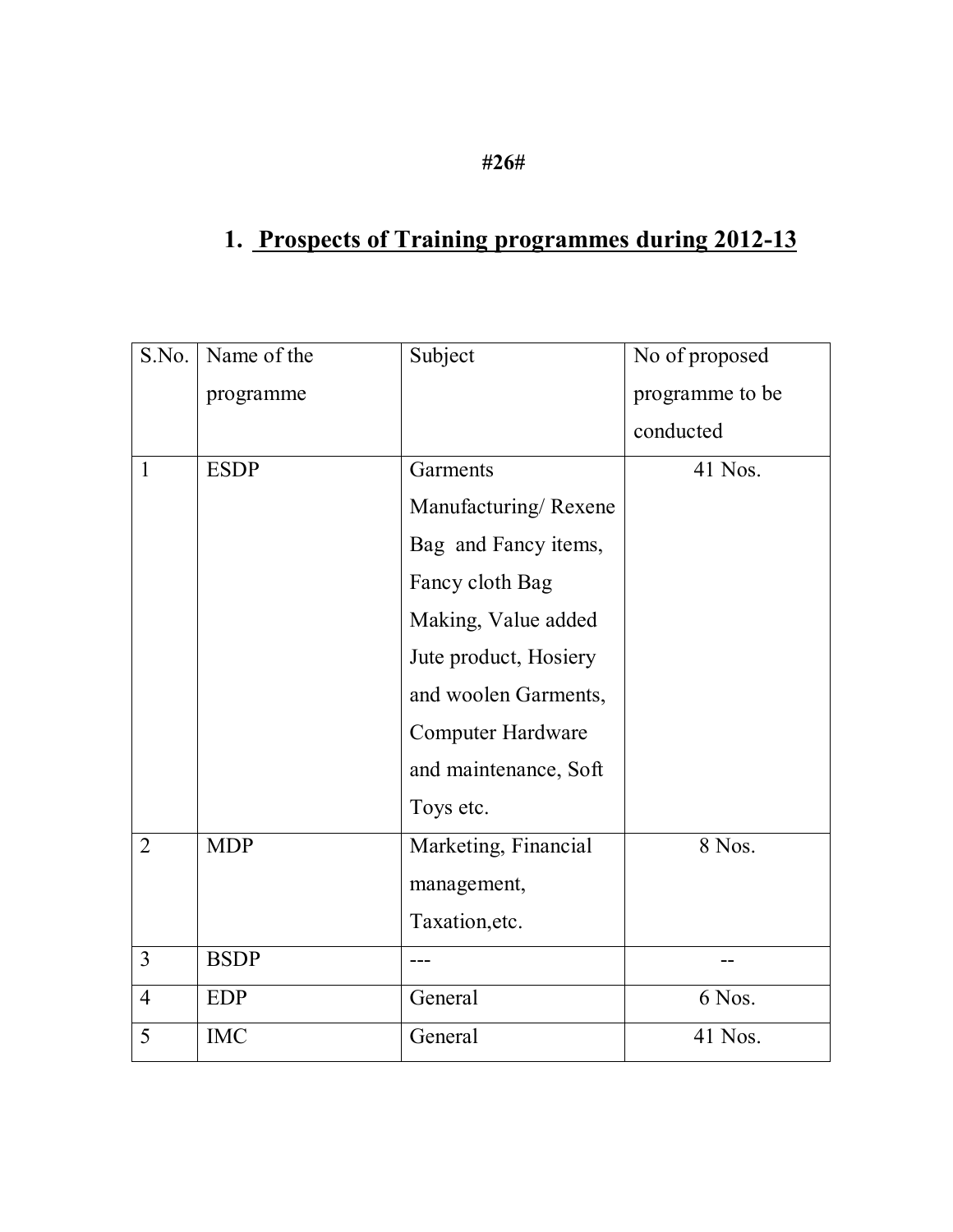### **#27#**

# **Action plan for MSME Schemes during 2012-13:**

| S.  | Name of the Scheme                   | Proposed activity on the scheme      |
|-----|--------------------------------------|--------------------------------------|
| No. |                                      |                                      |
| 1.  | MSE-CDP                              | Publicity of MSE-CDP Scheme.         |
| 2.  | ISO - 9000 / 14000/ HACCP            | Publicity of ISO 9000 reimbursement  |
|     | reimbursement                        | scheme.                              |
| 3.  | MSE-MDA                              | Publicity of scheme                  |
| 4.  | <b>CLCSS</b>                         | Publicity of scheme                  |
| 5.  | Capacity Building &                  | Publicity of scheme                  |
|     | strengthening of data base           |                                      |
| 6.  | International cooperation            | Publicity of scheme                  |
| 7.  | <b>TREAD</b> for women               | Publicity of scheme                  |
| 8.  | <b>VDP</b>                           | State level VDP will be conducted.   |
| 9.  | National awards                      | More and More MSEs will be           |
|     |                                      | motivated to participate in National |
|     |                                      | Award.                               |
| 10. | <b>NMCP</b> schemes                  |                                      |
|     | I. Lean Manufacturing                | Publicity of scheme                  |
|     | <b>II</b> Design Clinic              | Publicity of scheme                  |
|     | <b>III</b> Market assistance & Tech. | Publicity of scheme                  |
|     |                                      |                                      |
|     | up gradation                         |                                      |
|     | IV QMS/QTT                           | Publicity of scheme                  |
|     | V Tech. & quality up gradation       | Publicity of scheme                  |
|     | support                              |                                      |
|     | VI ICT                               | Publicity of scheme                  |
|     | <b>VII Bar Code</b>                  | Publicity of scheme                  |
|     | <b>VIII IPR</b>                      | One Day Sensitization Programme      |
|     |                                      | will be organized.                   |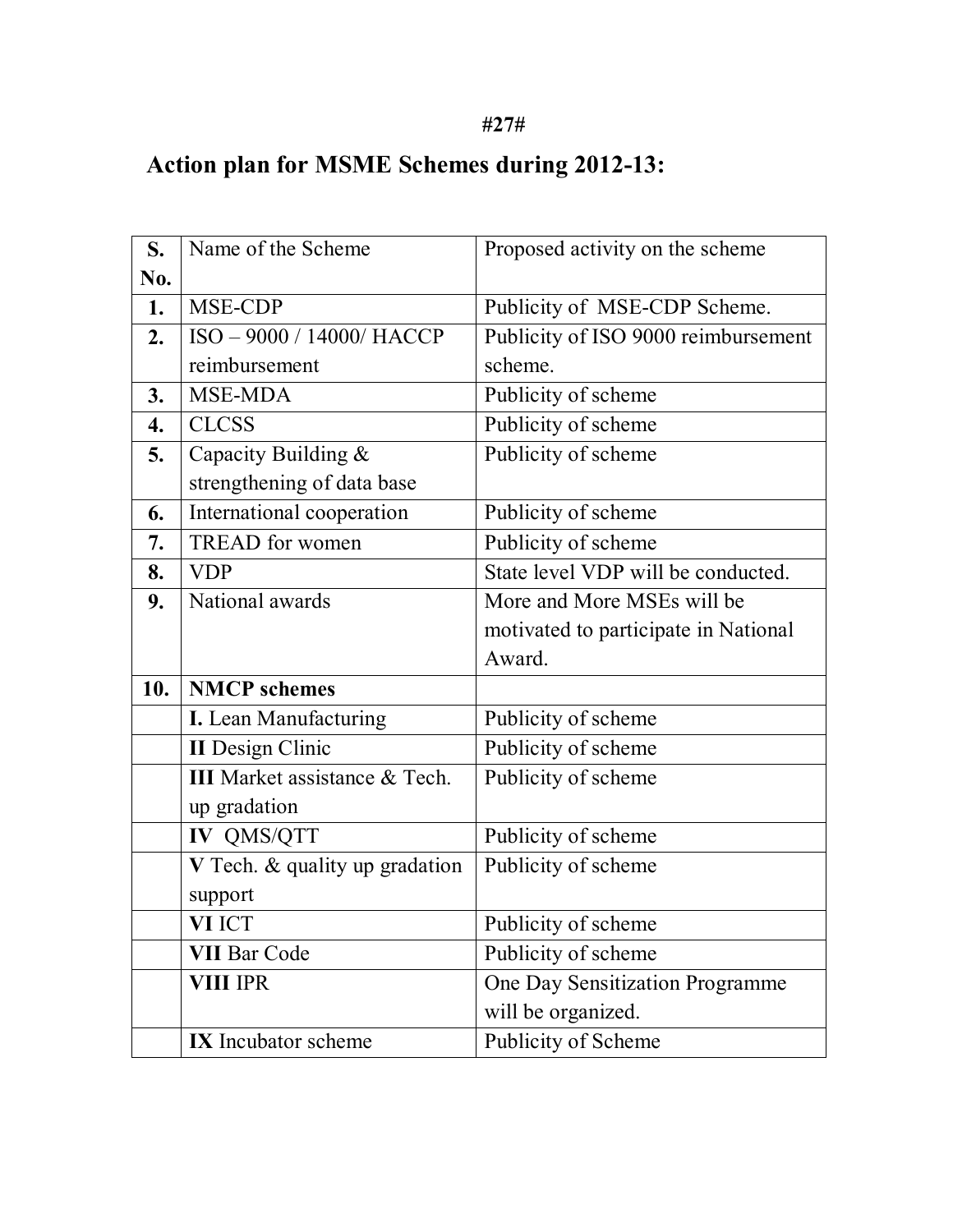## **8. STEPS TO SET UP MSMEs:**

Following are the brief description of different agencies for rendering assistance to the entrepreneurs.

| S.               | <b>Type of assistance</b>           | Name and address of agencies    |
|------------------|-------------------------------------|---------------------------------|
| No               |                                     |                                 |
| 1.               | <b>Provisional Registration</b>     | <b>District Industries</b>      |
|                  | Certificate                         | Center, Gurkhabasti Kejurbagan, |
|                  | $(EM-1)$ & Permanent                | Kungaban Agartala.799006        |
|                  | Registration Certificate (EM-II)    |                                 |
| 2.               | Identification of Project Profiles, | MSME-Development Institute,     |
|                  | techno-economic and managerial      | Advisor Chowmuhani,             |
|                  | consultancy services, market        | Krishnanagar                    |
|                  | survey and economic survey          | Road, Agartala. 799001          |
|                  | reports.                            |                                 |
|                  |                                     |                                 |
| 3 <sub>1</sub>   | Land and Industrial shed            | TIDC Ltd, Indutries Building,   |
|                  |                                     | (1 <sub>st</sub> Floor)         |
|                  |                                     | Khejur Bagan                    |
|                  |                                     | P.O. Kunjaban. Agartala-        |
|                  |                                     | 799006 Tripura (West)           |
| $\overline{4}$ . | Financial Assistance                | All Financial Institutions and  |
|                  |                                     | Banks.                          |
| 5.               | For raw materials under Govt.       | NSIC Ltd.,                      |
|                  | Supply                              | Indranagar, EDIT Campus,        |
|                  |                                     | Opposite ITI,                   |
|                  |                                     | Agartala - 799006.              |
|                  |                                     |                                 |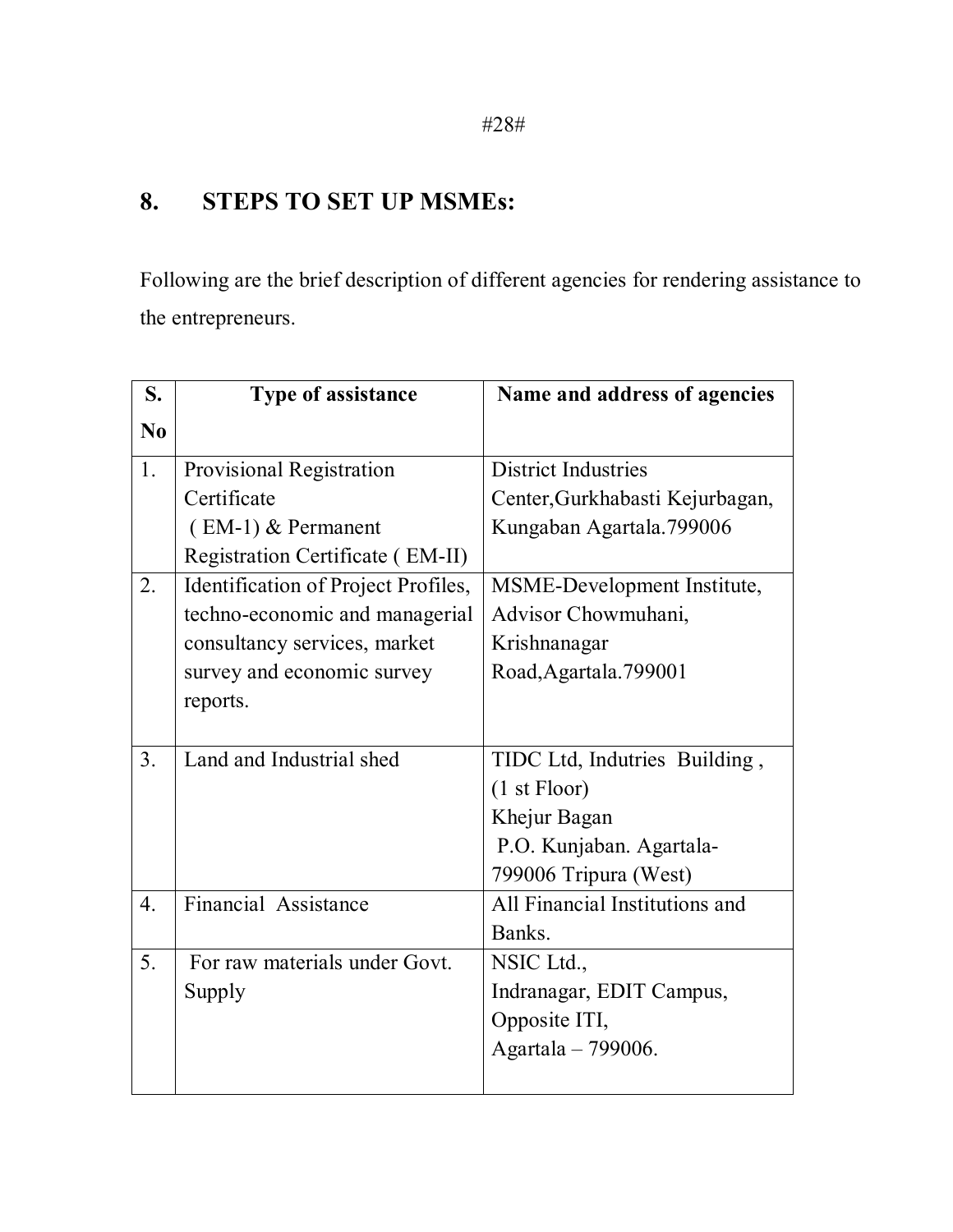| 6.  | Plant and machinery under hire /  | $-do$ -                       |
|-----|-----------------------------------|-------------------------------|
|     | purchase basis.                   |                               |
|     |                                   |                               |
| 7.  | Power/Electricity                 | TSESC, Agartala               |
|     |                                   |                               |
| 8.  | Technical Know-how.               | 1) MSME-Development Institute |
|     |                                   | Advisor Chowmuhani,           |
|     |                                   | Krishnanagar Road,            |
|     |                                   | Agartala.799001               |
|     |                                   | 2) NRDC of India New Delhi.   |
|     |                                   |                               |
| 9.  | Quality & Standard                | BIS, Guwahati                 |
|     |                                   |                               |
| 10. | Marketing / Export Assistance     | 1. MSME-Development Institute |
|     |                                   | Advisor Chowmuhani,           |
|     |                                   | Krishnanagar Road,            |
|     |                                   | Agartala.799001               |
|     |                                   | 2. NSIC Ltd.,                 |
|     |                                   | Indranagar,                   |
|     |                                   | EDIT Campus,                  |
|     |                                   | Opposite ITI,                 |
|     |                                   | Agartala - 799006             |
|     |                                   | 3. DRDA Tripura West.         |
|     |                                   | 4.KVIC, Agartala.             |
|     |                                   | 5. Director Handloom,         |
|     |                                   | Handicrafts and Sericulture   |
|     |                                   | P.N. Complex, Gurkhabasti,    |
|     |                                   | Agartala - 799 006            |
| 11. | <b>Other Promotional Agencies</b> | a. DIC, Tripura West.         |
|     |                                   | b. KVIB, Tripura West.        |
|     |                                   |                               |